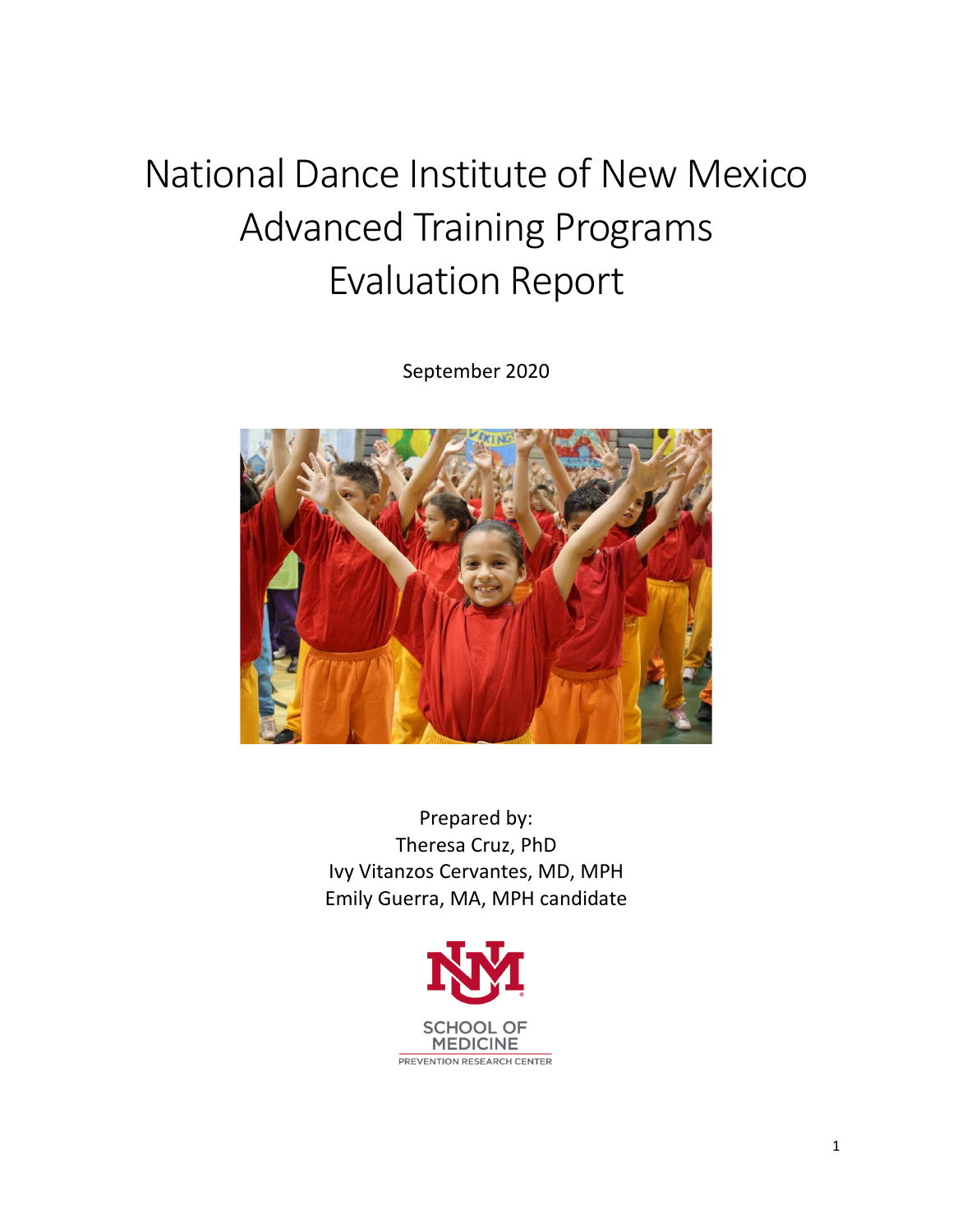#### Acknowledgements

We would like to thank the New Mexico Public Education Department for providing data on test scores, attendance and disciplinary infractions and for their responsiveness regarding variable definitions. We also appreciate the initial data analysis work conducted by Alejandra Gomez. NDI New Mexico provided funding for this report and NDI New Mexico participation data. The photos in this report are from the NDI New Mexico Marketing Department.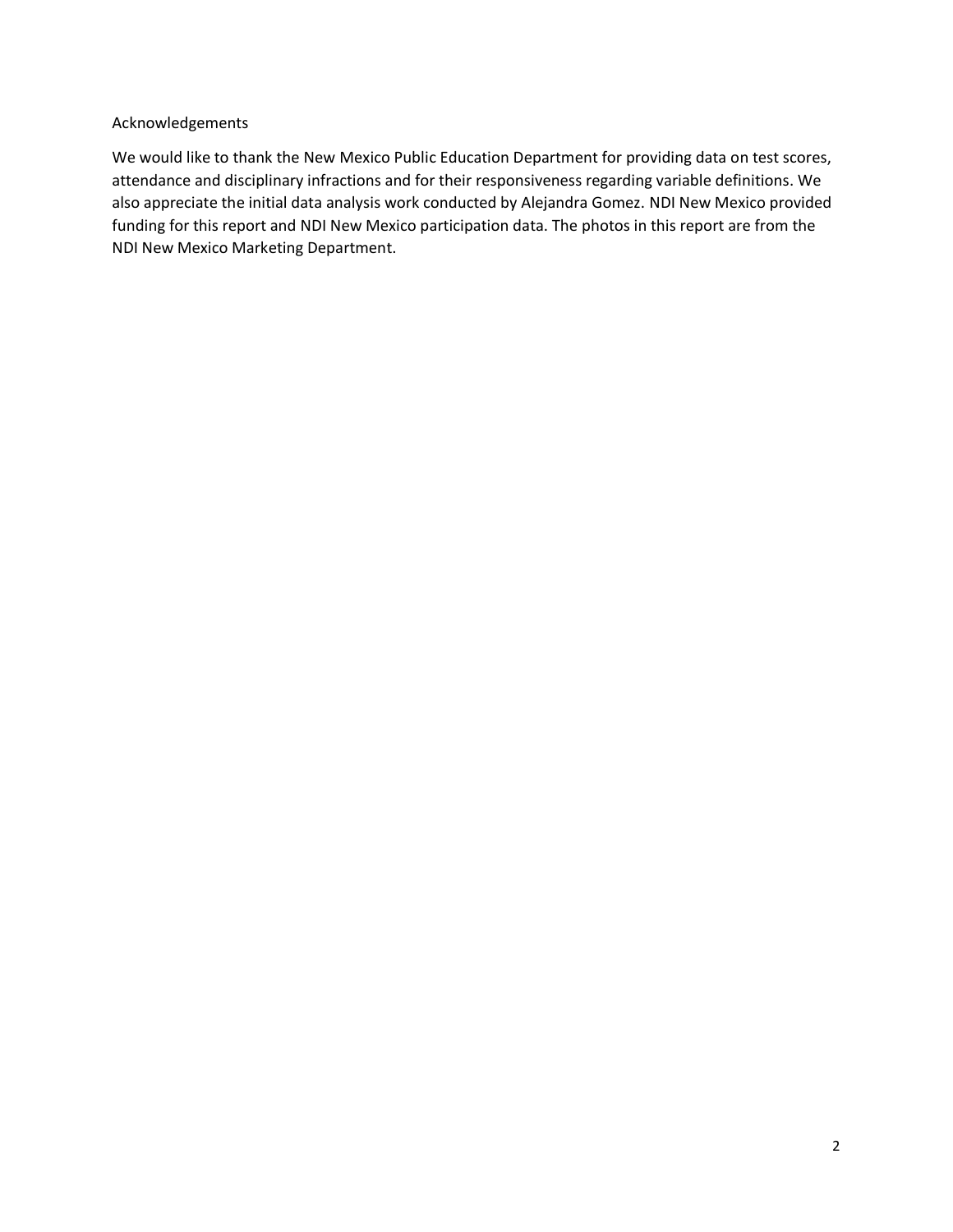# Table of Contents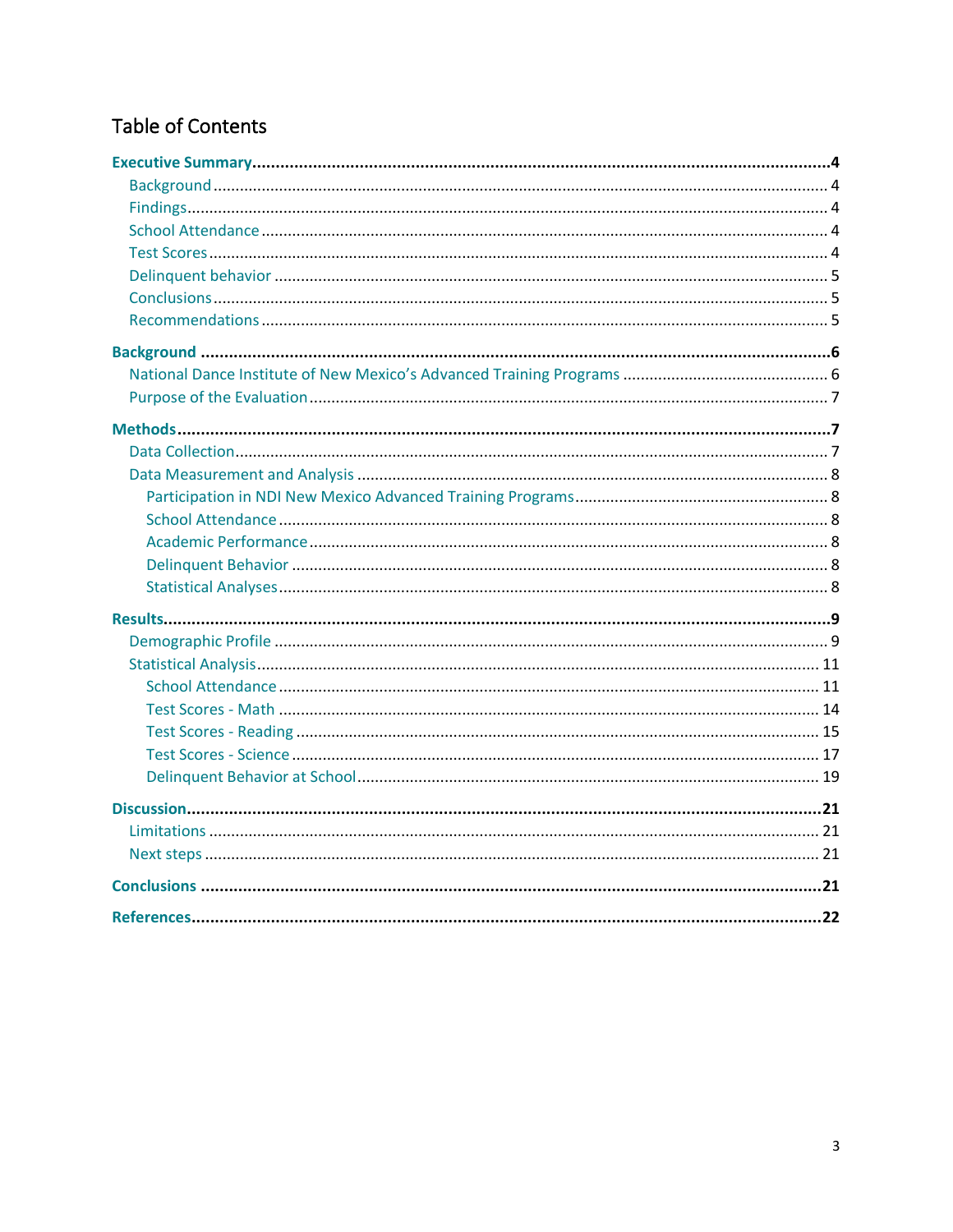# Executive Summary

# BACKGROUND

More than 25 years ago, National Dance Institute New Mexico (NDI New Mexico) started serving 100 children in one New Mexico school. Now, they reach more than 8,000 children annually through in-school, afterschool, summer, and Advanced Training programs.

NDI New Mexico's Advanced Training programs are designed to provide children opportunities to develop discipline, practice teamwork, and gain self-confidence while learning and refining their dance techniques. NDI New Mexico's Advanced Training programs are delivered after-



school and on weekends for motivated students who want to continue learning and growing.

The purpose of this evaluation is to understand the relationships between participation in NDI New Mexico's Advanced Training programs and school-related outcomes including school attendance, academic performance (standardized testing), and delinquent behavior. The University of New Mexico Prevention Research Center (UNM PRC) analyzed available school administrative data and NDI New Mexico Advanced Training program data for AY 2015-2016, AY 2016-2017, AY 2017-2018, and AY 2018-2019.

# **FINDINGS**

# SCHOOL ATTENDANCE

#### Overall, students who participated in NDI New Mexico Advanced Training programs were less likely to be chronically absent from school compared to those who did not participate.

In AY 2016-2017, 2017-2018 and 2018-2019, students who participated in NDI New Mexico Advanced Training programs had statistically higher odds, ranging from 1.71 to 3.48 times, of having 10 or fewer school absences than students that did not participate. After adjusting for demographic factors, participating students still had more than twice the odds of having 10 or fewer absences. During AY 2015- 2016, students who participated had 1.36 times higher odds of having 10 or fewer absences, however this was not statistically significant.

Students who participated in the free-and-reduced lunch program experienced stronger positive effects of NDI participation on school attendance compared with students who were not in the free-and-reduced lunch program (AY 2015-2016 and AY 2016-2017).

# TEST SCORES

#### Overall, students who participated in NDI New Mexico Advanced Training programs were more likely to be proficient in Math, Reading and Science standardized testing compared to those who did not participate.

Across all four academic years, students who participated in NDI New Mexico Advanced Training programs had statistically higher odds of having higher test scores than students that did not participate. After adjusting for demographic factors, NDI New Mexico participants had statistically higher odds of meeting proficiency in math (range: 1.67-2.08 times higher), reading (range: 1.52-2.09 times higher), and science (2.51 during AY 2015-2016, 1.45 during AY 2016-2017) compared to students who did not participate. During AY 2017-2018, students who participated had 1.4 times higher adjusted odds of meeting proficiency in science, however this was not statistically significant.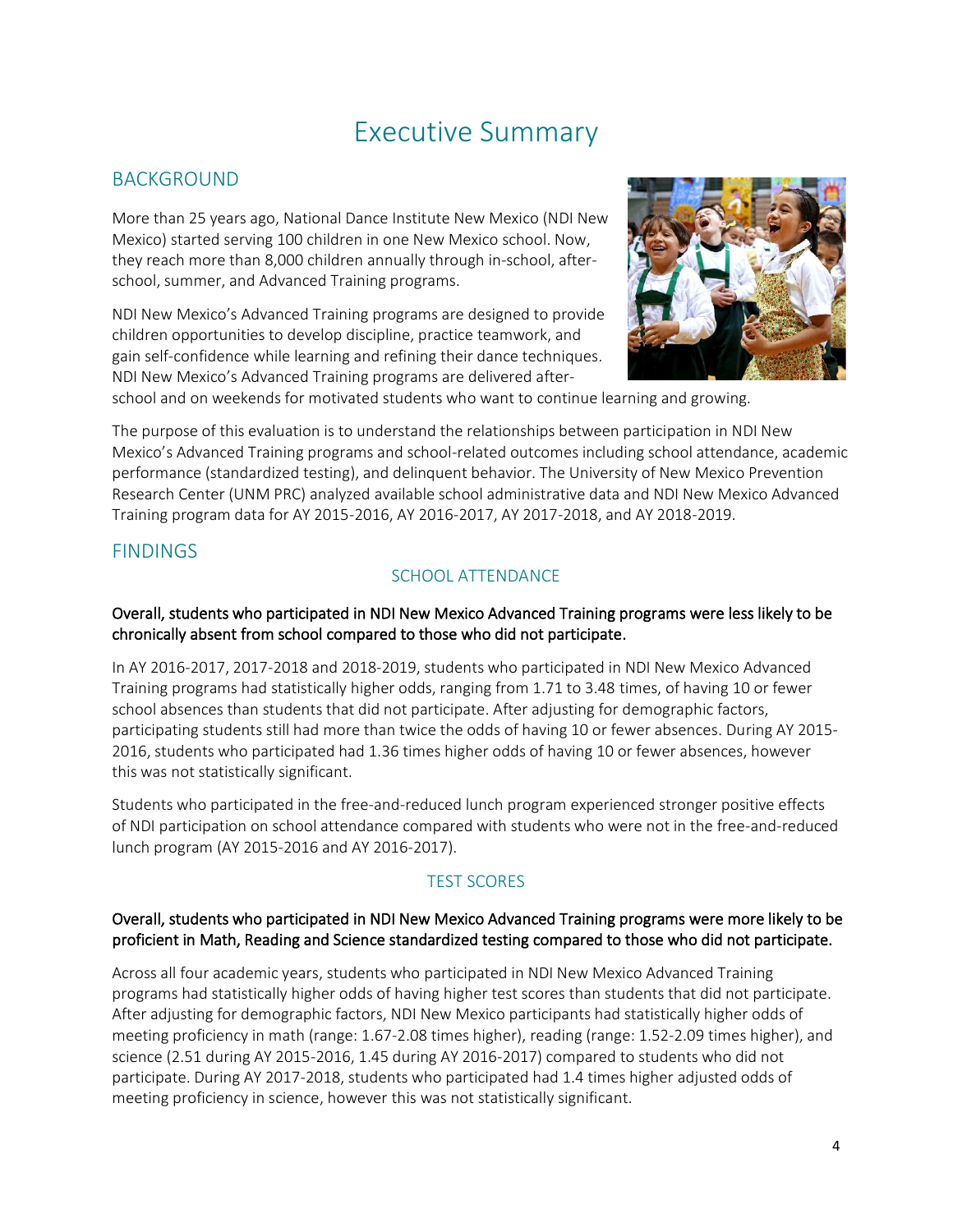#### DELINQUENT BEHAVIOR

#### Overall, students who participated in NDI New Mexico Advanced Training programs had lower odds of having a record of delinquent behavior compared to those who did not participate.

After adjusting for demographic factors, students who participated in NDI New Mexico Advanced Training programs had 2.7 times statistically lower odds of having disciplinary infractions on record compared with students who did not participate.

The effect of NDI Advanced Training programs on delinquent behavior was significant among nonparticipants of the free-and-reduced lunch program, but was not statistically significant among participants in the free-and-reduced lunch program.

#### **CONCLUSIONS**

Participation in NDI New Mexico's Advanced Training programs was significantly associated with 10 or fewer absences for three of four assessment periods; proficient test scores in Math, Reading, and Science for all four periods; and fewer records of delinquent behavior at school. Participation was also positively associated with being female, Hispanic, and participating in the free-and-reduced lunch program. Participation was negatively associated with being in higher grade levels, being a student with a disability, and having English language learner status.



#### RECOMMENDATIONS

NDI New Mexico Advanced Training programs are most successfully enrolling Hispanic and female students as well as students who participate in the free-and-reduced lunch program. NDI New Mexico may want to examine non-participation and/or attrition among students who are disproportionately underrepresented among NDI New Mexico participants (e.g. Native American students, male students, students with disabilities, etc.). NDI New Mexico can further identify strengths and areas of improvement by conducting surveys, focus groups, or interviews with program staff and participants. NDI New Mexico may also want to examine longer-term outcomes, such as high school graduation rates, to determine if there are lasting benefits among program participants who have reached young adulthood.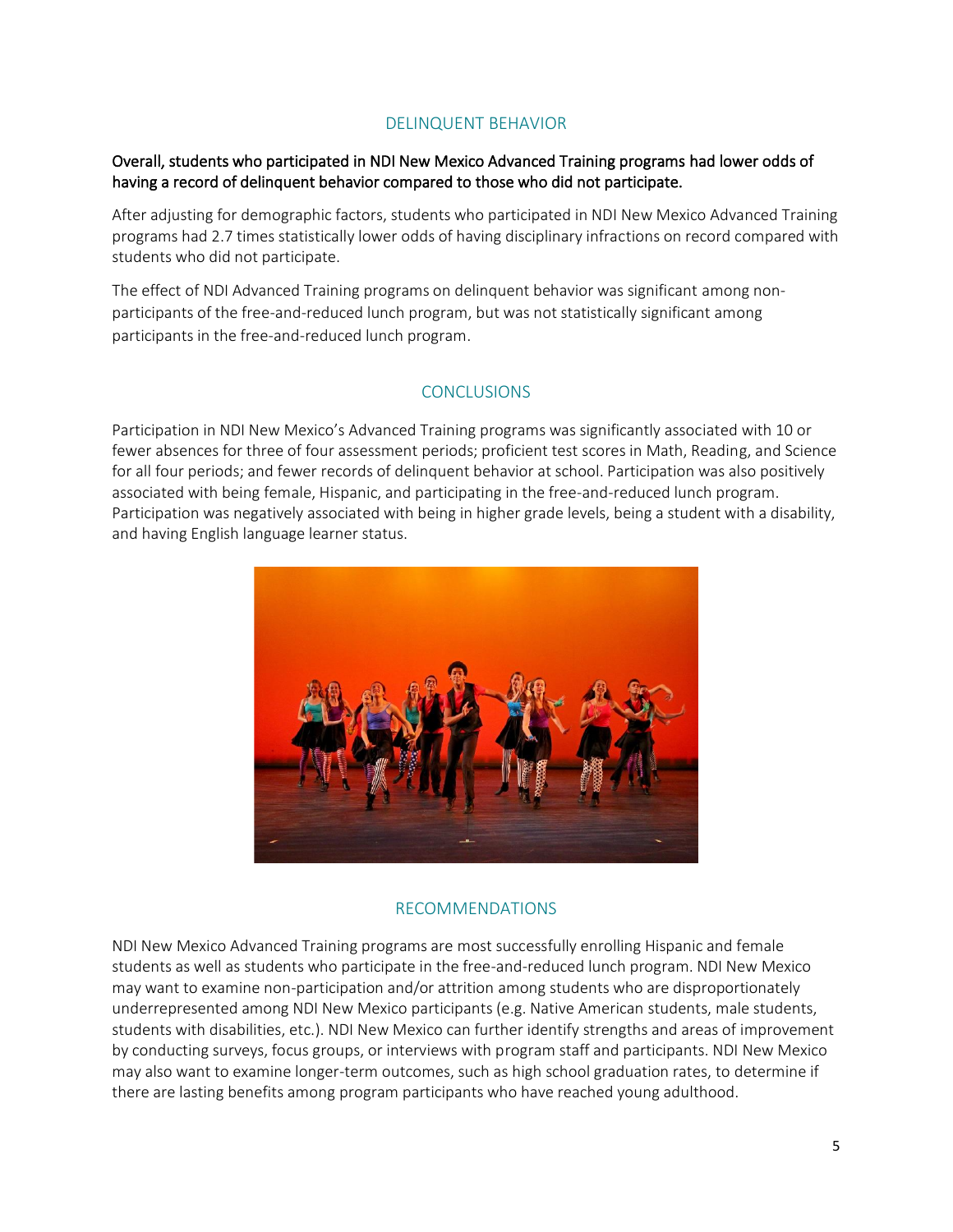# NATIONAL DANCE INSTITUTE NEW MEXICO ADVANCED TRAINING PROGRAMS EVALUATION REPORT

# **Background**

In New Mexico, 26% of children are living in poverty and more than half of children aged 3 to 4 were not attending preschool (NM Voices for Children, 2020). In 2020, 76% of 4th graders were found to be not proficient at reading and 79% of 8<sup>th</sup> graders were not proficient at math (NM Voices for Children, 2020). The National Center for Education Statistics estimated that, overall, New Mexico's graduation rates among public school students was much lower than the national average of 85% (McFarland, et al., 2020). The 2017 adjusted cohort graduation rate was 71% for all students and 68% for economically disadvantaged public-school students. Relative to the 76% graduation rate of white students, Native American, Black, and Hispanic students had lower adjusted cohort graduation rates at 61%, 68%, and 71% respectively. Furthermore, students with disabilities graduated at a rate of 62% and students with limited English proficiency had a 68% graduation rate.

Data from the Albuquerque Public Schools (APS) Indian Education Department reported that the fouryear graduation rate of Native American students was 54.2% (APS Indian Education Department, 2019). School attendance has also been decreasing for Native American students attending APS. In addition, approximately 8.7% of Native American students enrolled during AY 2018-2019 had at least one delinquent behavior on record.

Being exposed to childhood adversity, including poverty, household dysfunction, abuse, and family violence, has been shown to reduce the likelihood of educational achievement and to increase adoption of unhealthy behaviors which can lead to long-term chronic diseases as adults (Dube, et al., 2003; Brown, et al., 2015; McLaughlin & Sheridan, 2016). Children who grow up in economically disadvantaged families and underserved communities also have a lower success rate in science, technology, engineering, and mathematics disciplines (Doerschuk, et al., 2016). Having a history of adverse childhood experiences was also found to be associated with engagement in delinquency during early adolescence (Garrido, et al., 2018). In a study on high-risk young adolescents, the odds of showing delinquent behaviors increased with every additional adversity experienced.

Youth development initiatives, especially those delivered as after-school programming, have been associated with positive psychological outcomes and social connections especially for underserved youth (Ullrich-French, McDonough, & Smith, 2013; Roth & Brooks-Gunn, 2015; Hedemann & Frazier, 2017). Allowing youth to engage with peers and to receive adult support and guidance offers opportunities for building social-emotional skills and mitigating risks. These programs may often involve using creativity, promoting confidence, emphasizing teamwork, and increasing self-agency (Roth & Brooks-Gunn, 2015; Montgomery, 2017). Youth development programs that are focused on the arts often combine "arts instruction and art-making with life skills development", developing well-rounded individuals and enhancing youth resiliency (Montgomery, 2017; Hedemann & Frazier, 2017).

#### NATIONAL DANCE INSTITUTE OF NEW MEXICO'S ADVANCED TRAINING PROGRAMS

When National Dance Institute - New Mexico (NDI-New Mexico) began in Santa Fe in 1994, the organization was serving only 100 children in one NM school. Now, NDI New Mexico reaches more than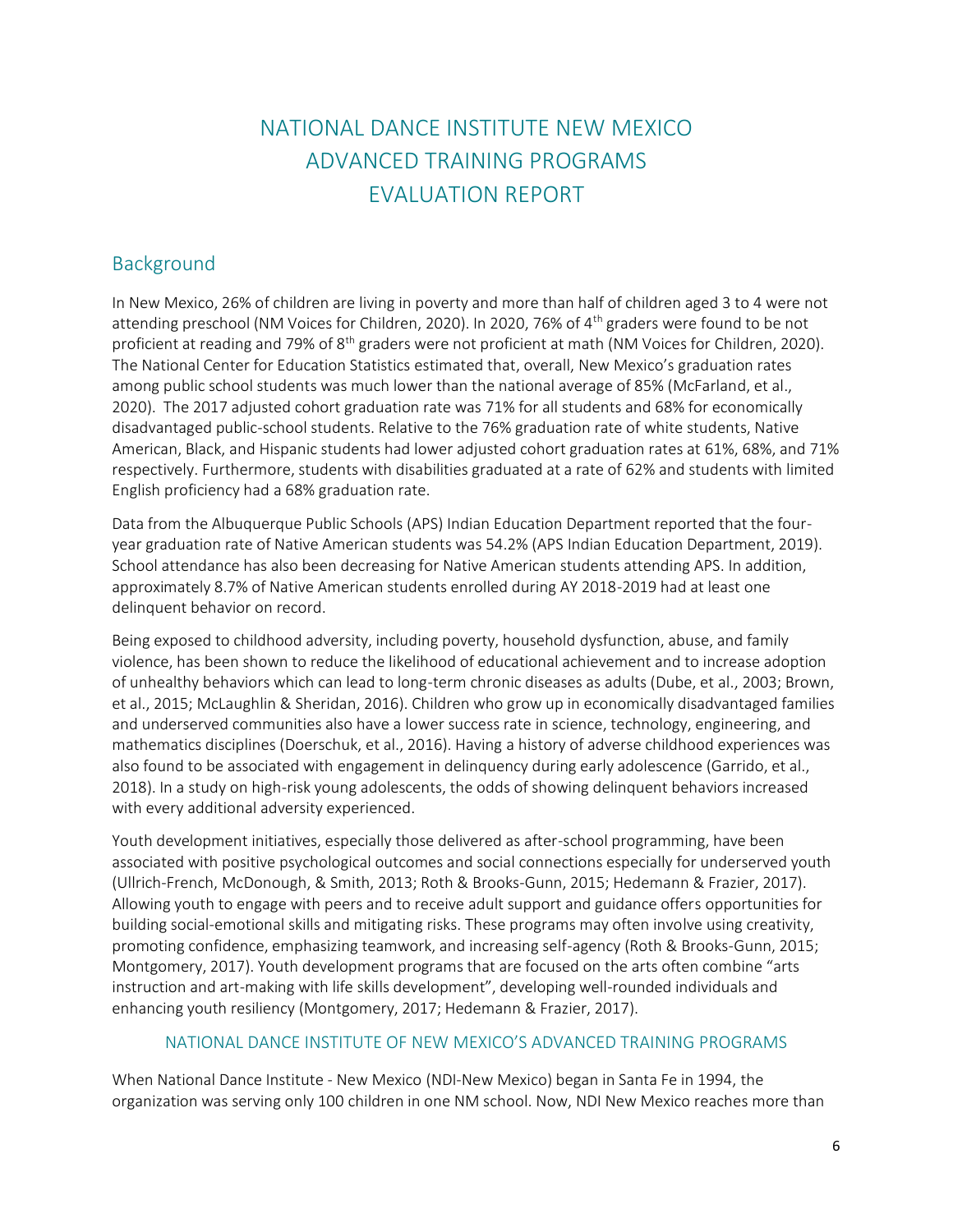8,000 children in the state through its in-school, after-school, summer, and Advanced Training programs. General outreach programs to underserved children in urban, rural, and Native American communities are offered in Santa Fe, Albuquerque, Northern New Mexico, and in residency.

NDI New Mexico's Advanced Training programs are programs designed to provide children opportunities to refine their dance techniques. They are delivered as after-school and weekend programs for students who participate in outreach programs but want to learn more. These programs are offered at The Dance Barns in Santa Fe, the Hiland Theater in Albuquerque, and seven other locations in NM. Participating students are instructed in advanced choreography, tap, jazz, and voice.

The Advanced Training programs are designed to be a well-rounded theater experience and increase opportunities to learn discipline, practice team work, and gain self-confidence. The Super Wonderful Advanced Team (SWAT) program is for  $4<sup>th</sup>$  to 6<sup>th</sup> grade students. When students excel in SWAT and are currently in grades 7 through 9, they are invited to join the Celebration Team (CEL). Intermediate jazz and intermediate tap technique and voice are taught in the CEL programs.

#### PURPOSE OF THE EVALUATION

The purpose of this evaluation is to understand the relationships between participation in NDI New Mexico's Advanced Training programs and school-related outcomes including school attendance, academic performance, and delinquent behavior.

# **Methods**

The UNM Prevention Research Center (PRC) evaluation team conducted a secondary data analysis of NDI New Mexico Advanced Training program participation data matched with NM Public Education Department (NM PED) administrative and testing data.

#### DATA COLLECTION

Data were for the 2015-2016, 2016-2017, 2017-2018, and 2018-2019 academic years. Datasets were linked using a student ID number. After linking the datasets, student ID numbers were deleted.

The independent variable measured was participation in an NDI New Mexico Advanced Training program. Student-level outcome measures included days absent from school; test scores in math, reading and science; and presence of school delinquency behaviors. Demographic data such as academic year, school district, gender, grade level, race/ethnicity, presence of disabilities, English language learner (ELL) status, and participation in the free-and-reduced lunch program were also examined. Complete demographic data were not provided for the 2018-2019 academic year.

NDI New Mexico Advanced Training programs were conducted in the following four school districts: Albuquerque Public Schools, Española Public Schools, Pojoaque Valley Public Schools, and Santa Fe Public Schools. The programs were for students in grades 4 to 9. Therefore, only data from those school districts and grade levels were included for data analysis. Observations that did not contain complete information on student ID number, school district, and grade level were not included in the analysis.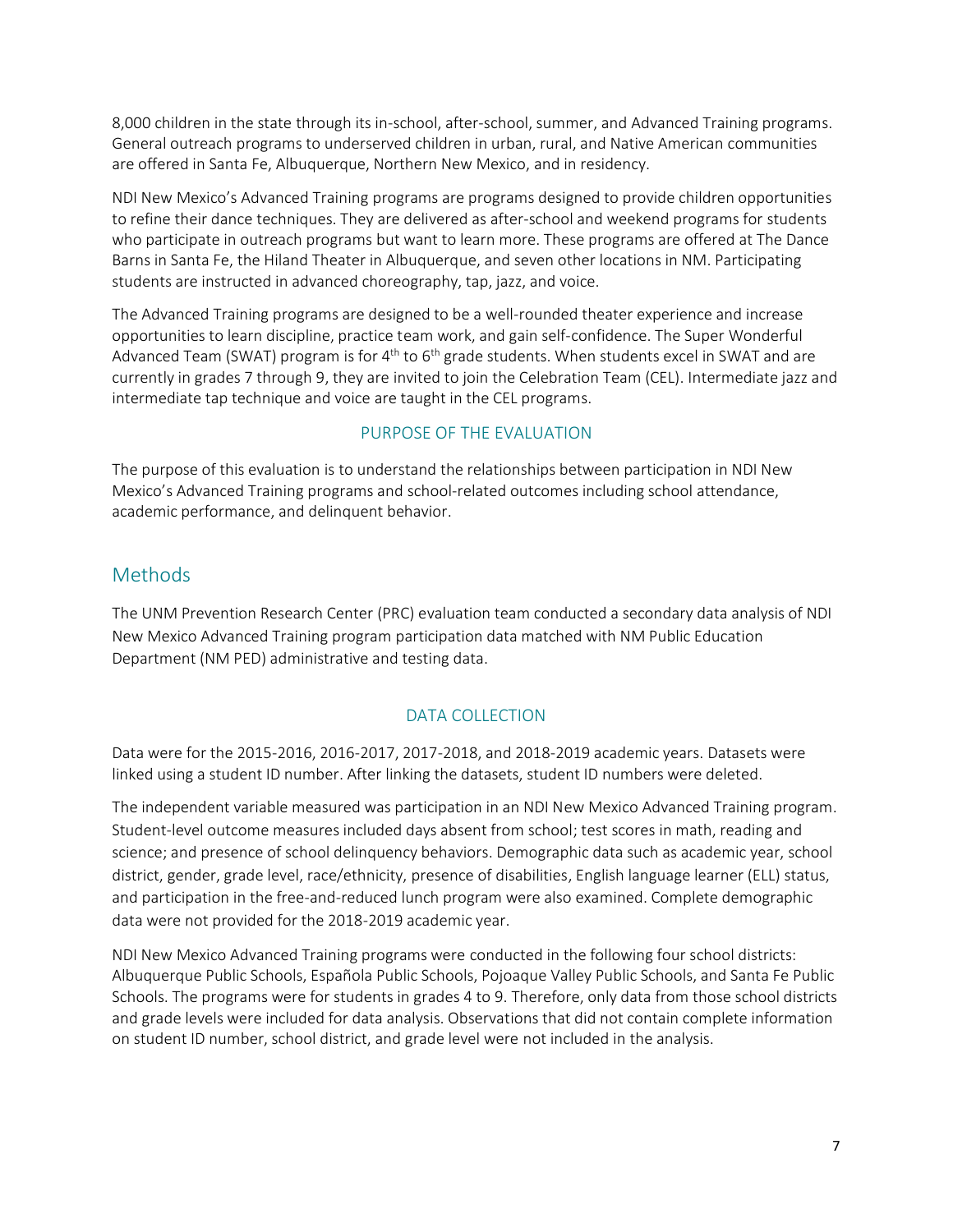#### DATA MEASUREMENT AND ANALYSIS

#### Participation in NDI New Mexico Advanced Training Programs

Participation in NDI New Mexico Advanced Training programs was determined by presence in the NDI New Mexico data set for each academic year. All students in grades 4-9 in the Albuquerque, Española, Pojoaque, and Santa Fe public school districts that were not in the NDI New Mexico data set were categorized as having not participated in NDI New Mexico Advanced Training programs.

#### School Attendance

Using school administrative data, absenteeism (number of days absent) was calculated by subtracting the number of days attended from the number of days enrolled for each year. Students who were enrolled for 45 days or less in one school year were not included in the analysis. Because habitual truancy is defined as having accumulated more than 10 unexcused absences within a school year, a binary variable was created utilizing 10 absences as the cut-point.

#### Academic Performance

Individual academic performance was also assessed for all four academic years using results from summative test scores obtained by NDI New Mexico from NM PED. Test score availability for each student differed due to varied test requirements and statewide changes to testing. Mathematics and reading and/or language arts tests are administered annually in grades 3-8 (NM Public Education Department, 2020). Science test scores are available only once from Grades 3-5 and once from Grades 6-9.

Furthermore, statewide changes to actual tests used occurred during AY 2018-2019. Before 2019, the Partnership for Assessment of Readiness for College and Careers (PARCC) tests were used in assessing students for math and reading. Starting Spring 2019, the NM Standards-Based Transition Assessment of Math and English Language Arts (TAMELA) was administered for assessing math and reading abilities. The NM Standards-Based Assessment (NMSBA) for Science was administered to assess abilities in science.

A binary variable was created to differentiate between students who met proficiency for available testing and those who had scores below the proficient levels. Proficiency was then compared between NDI participants and students who did not participate in NDI New Mexico's Advanced Training Programs.

#### Delinquent Behavior

Using school administrative data, an individual was categorized as having delinquent behavior at school if they were included in the data set containing disciplinary infractions over the four-year period. The dataset did not include information on the academic year when the infraction occurred. All students who were not in the data set were categorized as having not been reported for school delinquency.

#### Statistical Analyses

Demographic variables of all students and students that participated in NDI New Mexico were examined and described. Relationships between NDI New Mexico Advanced Training program participation and demographic factors (e.g. gender, ethnicity, etc.) were then assessed using logistic regression. Unadjusted odds ratios, 95% confidence intervals, and p-values were reported. Significance level was set at p<0.05.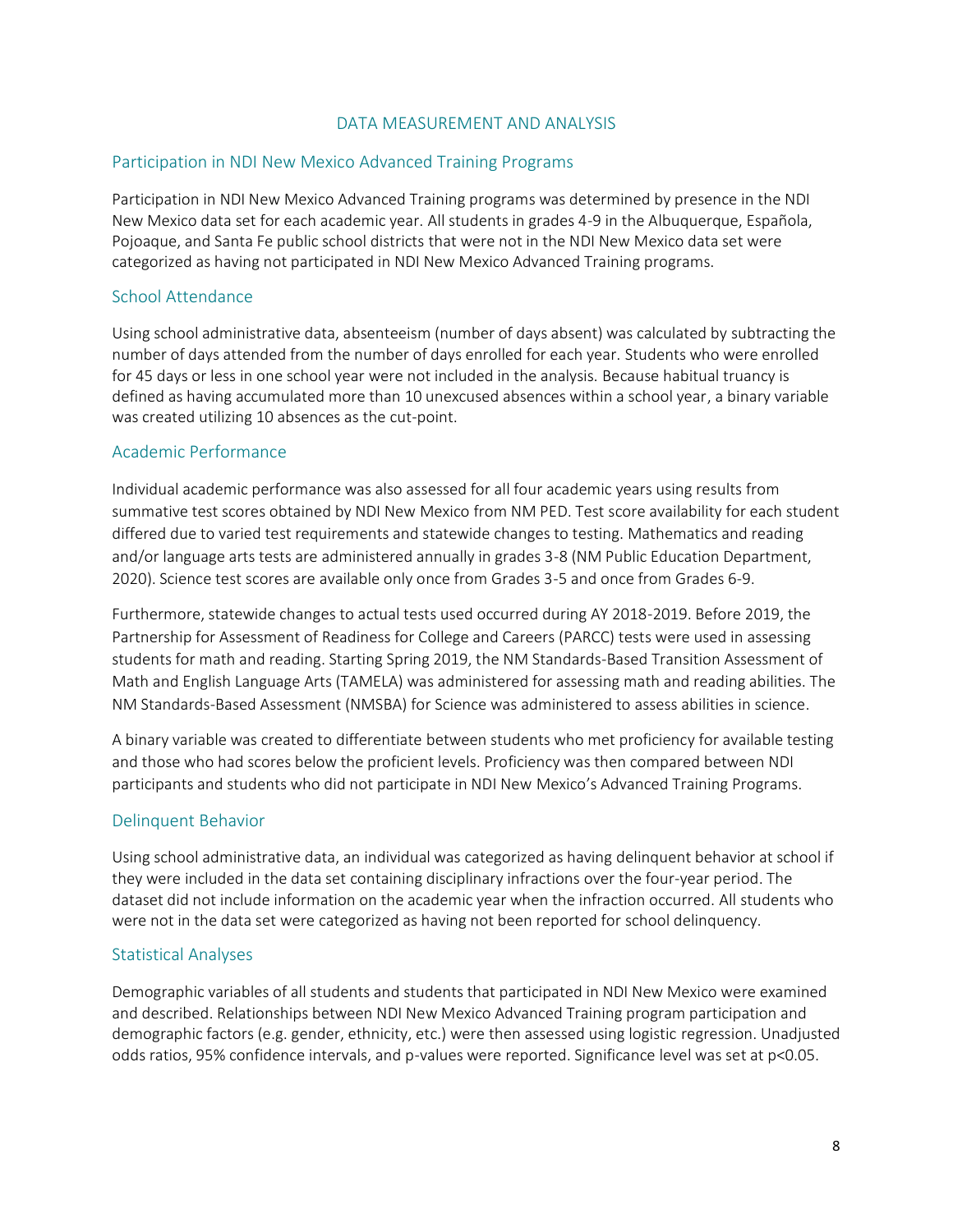Logistic regression was also used to analyze the association between NDI New Mexico Advanced Training program participation and the school-related outcomes of high absenteeism, proficiency on standardized tests and presence of delinquent behavior. Reporting was done for each year for absenteeism and test score outcomes. Reporting was aggregated for all four academic years for school delinquency. Odds ratios, 95% confidence intervals, and p-values were reported. Significance levels were set at p<0.05.

Demographic characteristics may confound or modify the relationships between NDI program participation and the three school-related outcomes. Therefore, gender, ethnicity, participation in the free-and-reduced lunch program, presence of disability, and having an English language learner status were assessed to determine if they were effect modifiers or confounders. Stratification was used in instances of effect modification and multivariable regression modeling were used to adjust for the confounding factors. Adjusted odds ratios, 95% confidence intervals, and p-values were calculated. Significance levels were set at p<0.05.

# Results

# DEMOGRAPHIC PROFILE

A total of 399 (0.81%) of the 49,264 students in grades 4-9 attending public schools in Albuquerque, Santa Fe, Española, and Pojoaque Valley participated in NDI Advanced Training programs. The demographic data for these students are presented in Table 1. Demographic data were similar across the academic years. Therefore, data are only presented for the most recent year that full data were available, AY2017-2018.

School districts. A majority (40,644, 82.50%) of the students included in the analysis attended Albuquerque Public Schools (APS). Santa Fe Public School (SFPS) students were second at 12%. Among the NDI Advanced Training program participants, APS students comprised 38% while SFPS students comprised nearly 36%. Compared to APS students, SFPS students had 6 times higher odds of participating in NDI Advanced Training programs, Española Public School (EPS) students had nearly 12 times higher odds, and Pojoaque Valley Public School (PVPS) students had 4.5 times higher odds.

Grade level. Students in 5<sup>th</sup> grade had 1.43 times significantly higher odds of participating in NDI Advanced Training programs compared with students in 4<sup>th</sup> grade. Sixth graders were similar to 4<sup>th</sup> graders in odds of participation. The odds of participating significantly decreased each year after 6<sup>th</sup> grade.

Gender. Overall, students were equally divided among females and males. Among the 399 students who participated in NDI Advanced Training programs in AY 2018-2019, nearly two-thirds (291, 72.93%) of the students were female.

Ethnicity. Two-thirds of all students and three-quarters of NDI Advanced Training program participants identified as Hispanic. Approximately 4.5% of students overall identified as Native American, 3.3% among NDI Advanced Training program participants. The proportion of students that identified as Black, Asian, Native Hawaiian/Pacific Islander, or multiracial was similar among all students and among NDI Advanced Training program participants. Hispanic students had the highest odds of participating in NDI Advanced Training programs.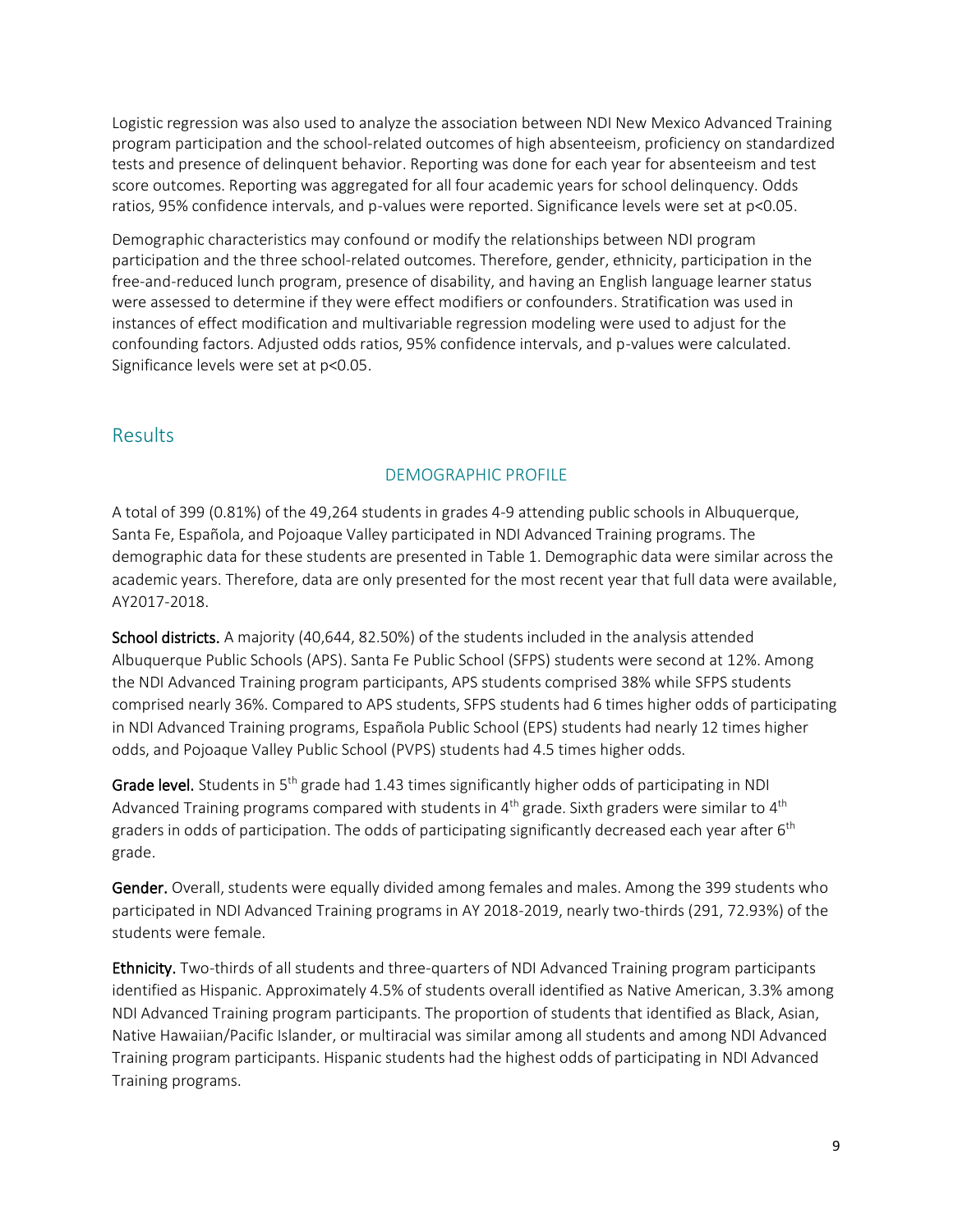*Table 1*. Demographic characteristics of students, grades 4-9, in the Santa Fe, Albuquerque, Española, and Pojoaque Valley Public School Districts, AY2017-2018 and NDI participation, AY2018-2019

| Variables                                  | Did not participate<br>in NDI AT programs | Participated in NDI<br>AT programs | Total          | <b>Odds Ratios</b><br>(95% Cls) |
|--------------------------------------------|-------------------------------------------|------------------------------------|----------------|---------------------------------|
|                                            | $(n = 48,865)$                            | $(n = 399)$                        | $(n = 49,264)$ |                                 |
| <b>School District</b>                     |                                           |                                    |                |                                 |
| Albuquerque                                | 40,491 (82.86%)                           | 153 (38.35%)                       | 40,644         | 1.00                            |
| Santa Fe                                   | 5,944 (12.16%)                            | 142 (35.59%)                       | 6,086          | 6.32 (5.02-7.96)**              |
| Española                                   | 1,488 (3.04%)                             | 65 (16.30%)                        | 1,553          | 11.56 (8.61-15.52)**            |
| Pojoaque Valley                            | 942 (1.93%)                               | 16 (4.01%)                         | 958            | 4.50 (2.68-7.55)**              |
| Missing data                               |                                           | 23 (5.76%)                         | 23             |                                 |
| Grade level                                |                                           |                                    |                |                                 |
| 4th                                        | 8,419 (17.22%)                            | 82 (20.55%)                        | 8,501          | 1.00                            |
| 5th                                        | 8,604 (17.60%)                            | 120 (30.08%)                       | 8,724          | $1.43(1.08-1.90)$ **            |
| 6th                                        | 8,165 (16.70%)                            | 85 (21.30%)                        | 8,250          | $1.07(0.79-1.45)$               |
| 7th                                        | 7,793 (15.94%)                            | 52 (13.03%)                        | 7,845          | $0.69(0.48-0.97)$ **            |
| 8th                                        | 7,638 (15.63%)                            | 27 (6.77%)                         | 7,665          | $0.36(0.23-0.56)$ **            |
| gth                                        | 8,246 (16.87%)                            | 10 (2.51%)                         | 8,256          | $0.12(0.06 - 0.24)$ **          |
| Missing data                               |                                           | 23 (5.76%)                         | 23             |                                 |
| Gender                                     |                                           |                                    |                |                                 |
| Female                                     | 22,727 (46.51%)                           | 291 (72.93%)                       | 23,018         | 2.88 (2.30-3.60)**              |
| Male                                       | 23,623 (48.34%)                           | 105 (26.32%)                       | 23,728         | 1.00                            |
| Missing data                               | 2,515 (5.15%)                             | 3(0.75%)                           | 2,518          |                                 |
| Ethnicity                                  |                                           |                                    |                |                                 |
| Caucasian                                  | 11,299 (23.00%)                           | 64 (16.04%)                        | 11,363         | 1.00                            |
| Hispanic                                   | 32,498 (66.51%)                           | 300 (75.19%)                       | 32,798         | $1.63(1.24-2.14)$ **            |
| American Indian,<br>Alaskan Native         | 2,185 (4.47%)                             | 13 (3.26%)                         | 2,198          | $1.05(0.58-1.91)$               |
| Multiracial, Asian/Pac.<br>Islander, Black | 2,883 (5.90%)                             | 22 (5.51%)                         | 2,905          | $1.35(0.83 - 2.19)$             |
| School lunch status                        |                                           |                                    |                |                                 |
| Free lunch                                 | 32,726 (66.98%)                           | 300 (75.19%)                       | 33,026         | $1.39(1.09-1.78)$ **            |
| Reduced price                              | 1,489 (3.05%)                             | 16 (4.01%)                         | 1,505          | $1.63(0.95 - 2.80)*$            |
| Not participating                          | 12,135 (24.83%)                           | 80 (20.05%)                        | 12,215         | 1.00                            |
| Missing data                               | 2,515 (5.15%)                             | 3(0.75%)                           | 2,518          |                                 |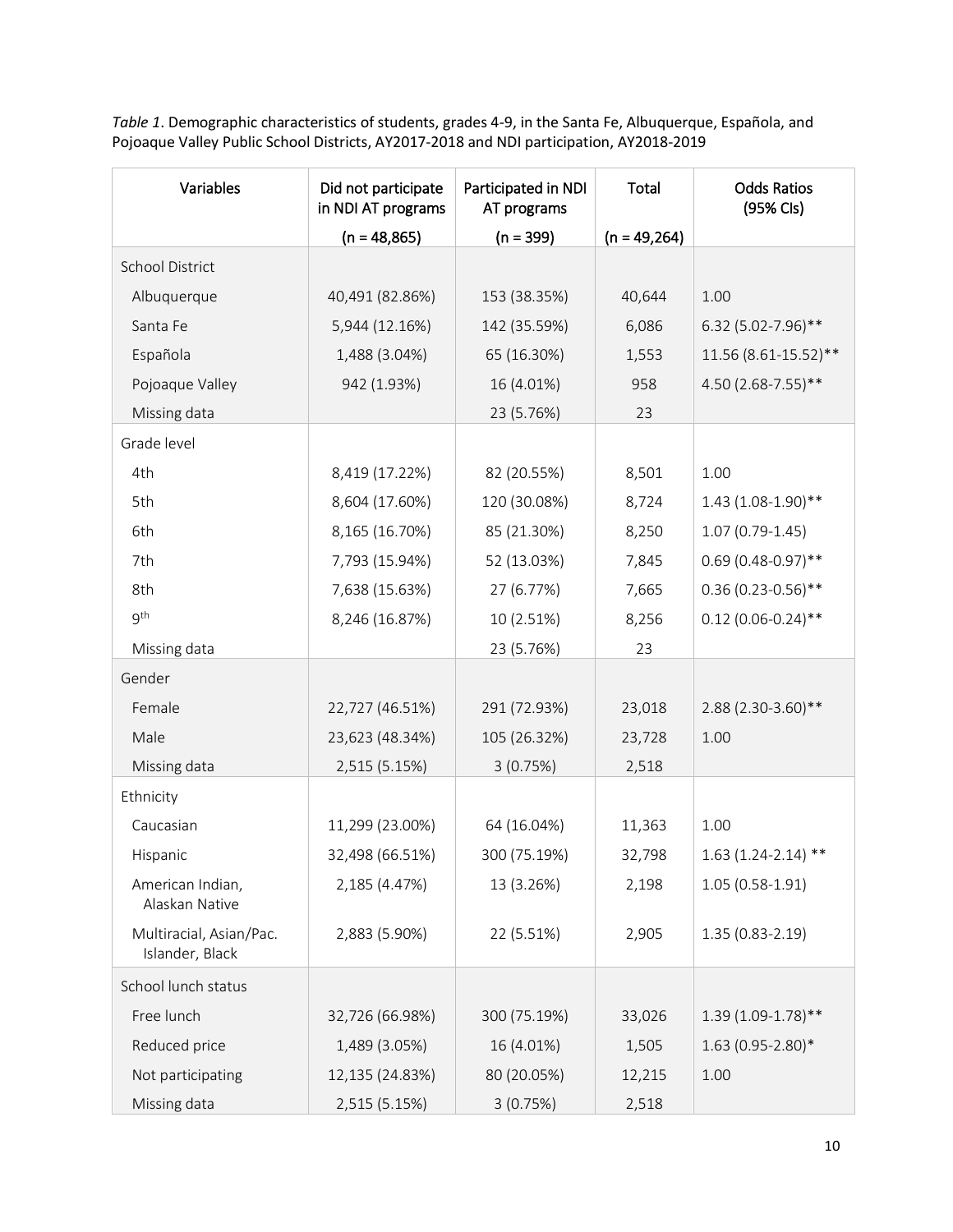| With disabilities |                 |              |        |                      |
|-------------------|-----------------|--------------|--------|----------------------|
| Yes               | 8,410 (17.21%)  | 24 (6.02%)   | 8,434  | 1.00                 |
| No.               | 37,940 (77.64%) | 372 (93.23%) | 38,312 | $3.44$ (2.27-5.20)** |
| Missing data      | 2,515 (5.15%)   | 3(0.75%)     | 2,518  |                      |
| ELL status        |                 |              |        |                      |
| Yes               | 8,805 (18.02%)  | 57 (14.29%)  | 8,862  | 1.00                 |
| <b>No</b>         | 37,545 (76.83%) | 339 (84.96%) | 37,884 | $1.39(1.05-1.85)$ ** |
| Missing data      | 2,515 (5.15%)   | 3(0.75%)     |        |                      |

\* Significance level is p<0.05 and p>0.005, \*\* Significance level p<0.005

School lunch status. Free school lunch was provided to 67% of all students in this analysis, and 75% of students who participated in NDI New Mexico Advanced Training programs. Students with free school lunches have 1.4 times significantly higher odds of participating in NDI New Mexico Advanced Training programs compared with non-participants.

Students with disabilities. Three-quarters of the students in the overall analysis did not having disabilities, and nearly all (93.23%) of students who participated in NDI New Mexico Advanced Training programs did not have disabilities. Students without disabilities have 3 times significantly higher odds of participating in NDI New Mexico programs than students with disabilities.

English language learner status. Approximately 18% of students that did not participate in NDI New Mexico Advanced Training programs were ELL compared with 14% of students that did participate.

# STATISTICAL ANALYSIS

#### School Attendance

In AY 2015-2016, 7.2% of all students incurred more than 10 absences. There was no difference between students who participated in NDI New Mexico Advanced Training programs and students who did not during this academic year (Table 2). In AY 2016-2017, 11.2% of non-participating students were absent more than 10 days compared with less than 4% of students who participated in NDI New Mexico Advanced Training programs. Students who participated in NDI New Mexico programs had 3.5 times significantly higher odds of better attendance (10 or fewer absences) than students who did not participate in NDI New Mexico Advanced Training programs. In AY 2017-2018, nearly 7% of nonparticipating students had absences greater than 10 days compared with 3% among NDI participating students. Students who participated in NDI New Mexico programs in AY 2017-2018 had 2.41 times significantly higher odds of having better attendance (0 to 10 total absences) than students who did not participate. In AY 2018-2019, nearly one-quarter (23.85%) of the students had absences greater than 10 days. This was lower among NDI New Mexico participating students (15.5%) who had 1.7 times significantly higher odds of having better attendance than students who did not participate in NDI New Mexico programs.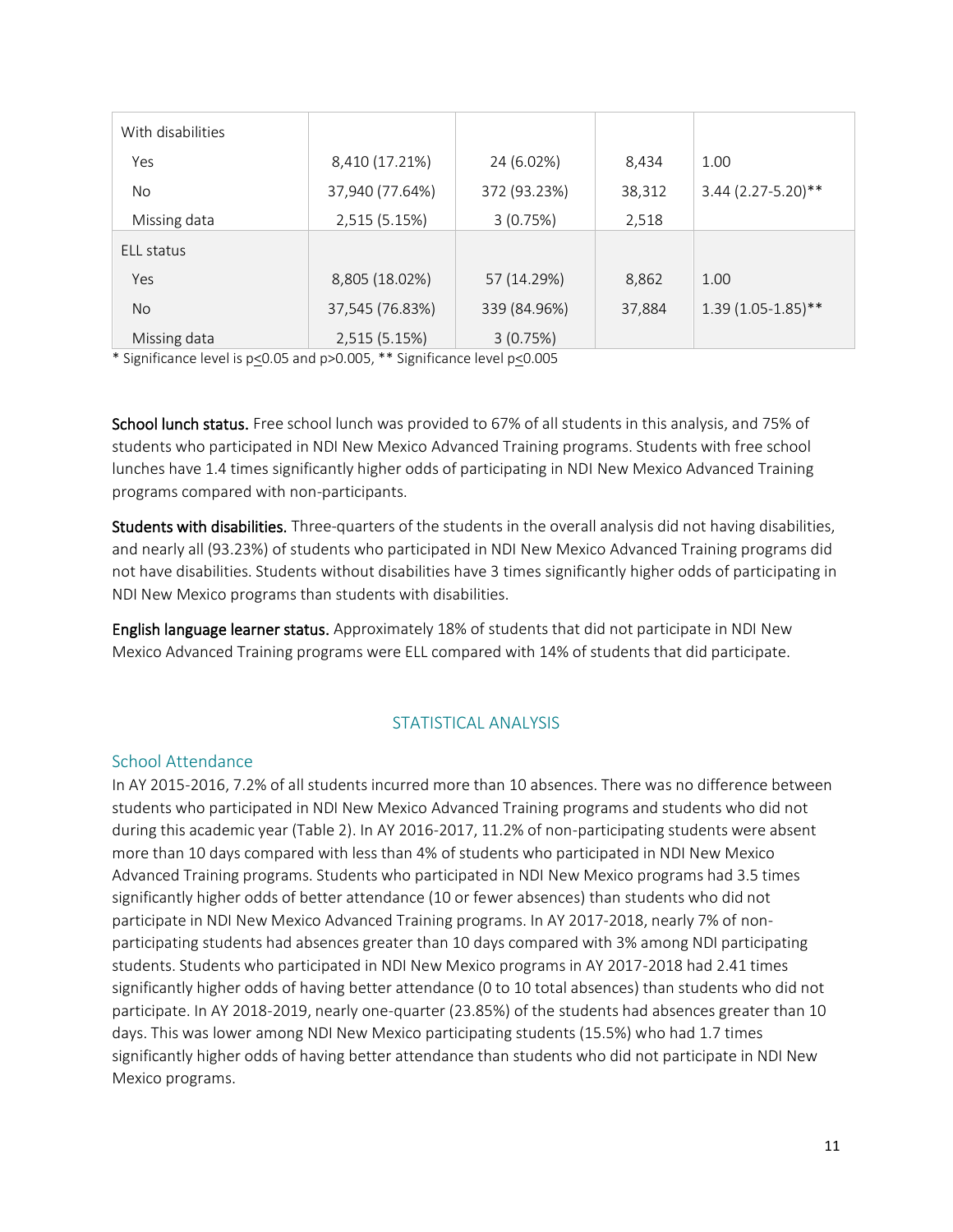*Table 2*. Assessing the association between NDI New Mexico Advanced Training program participation and school attendance among students, grades 4-9, in the Albuquerque, Española, Pojoaque, and Santa Fe Public School Districts, across four academic years

| Academic<br>Year | Participation in NDI<br>New Mexico's<br><b>Advanced Training</b><br>Programs | Greater than 10<br>days absent<br>$(n = 3,422)$ | 0 to 10 days<br>absent<br>$(n = 44,067)$ | Total<br>$(n = 47,489)$ | <b>Odds Ratios</b><br>(95% Cls) |
|------------------|------------------------------------------------------------------------------|-------------------------------------------------|------------------------------------------|-------------------------|---------------------------------|
| 2015-2016        | Not a participant<br>Participant                                             | 3,395 (7.21%)<br>27 (7.16%)                     | 43,717 (92.79%)<br>350 (92.84%)          | 47,112<br>377           | 1.00<br>$1.01(0.68-1.49)$       |
|                  |                                                                              | $(n = 5,347)$                                   | $(n = 42,603)$                           | $(n = 47,950)$          |                                 |
| 2016-2017        | Not a participant                                                            | 5,331 (11.22%)                                  | 42,163 (88.78%)                          | 47,494                  | 1.00                            |
|                  | Participant                                                                  | 16 (3.51%)                                      | 440 (96.49%)                             | 456                     | $3.48(2.11-5.73)$ **            |
|                  |                                                                              | $(n = 3,207)$                                   | $(n = 43,294)$                           | $(n = 46, 501)$         |                                 |
| 2017-2018        | Not a participant                                                            | 3,196 (6.93%)                                   | 42,938 (93.07%)                          | 46,134                  | 1.00                            |
|                  | Participant                                                                  | 11 (3.00%)                                      | 356 (97.00%)                             | 367                     | $2.41(1.32 - 4.39)$ **          |
|                  |                                                                              | $(n = 11, 137)$                                 | $(n = 35, 565)$                          | $(n = 46,702)$          |                                 |
| 2018-2019        | Not a participant                                                            | 11,079 (23.91%)                                 | 35,249 (76.09%)                          | 46,328                  | 1.00                            |
|                  | Participant                                                                  | 58 (15.51%)                                     | 316 (84.49%)                             | 374                     | $1.71(1.29-2.27)$ **            |

\*\* Significance level p<0.005

Most demographic factors in the AY 2015-2016 dataset, with the exception of gender, had statistically significant relationships with both NDI New Mexico Advanced Training program participation and school attendance. After adjusting for school district, grade level, ethnicity, school lunch program participation, presence of disability, and ELL status, NDI New Mexico participating students were found to have 1.36 times higher odds of having 0-10 absences compared to students who did not participate in the program. However, this association was not statistically significant (Table 3). In AY 2016-2017, after adjusting for all available demographic factors, NDI New Mexico participants were found to have 2.40 times statistically higher odds of having 0-10 absences compared to students who did not participate. In AY 2017-2018, the adjusted odds of having 0-10 absences among NDI New Mexico participants was 2.92 times higher than among students who did not participate in NDI New Mexico Advanced Training programs. Due to incomplete demographic data in 2018-2019, adjusted rates were not calculated for that year.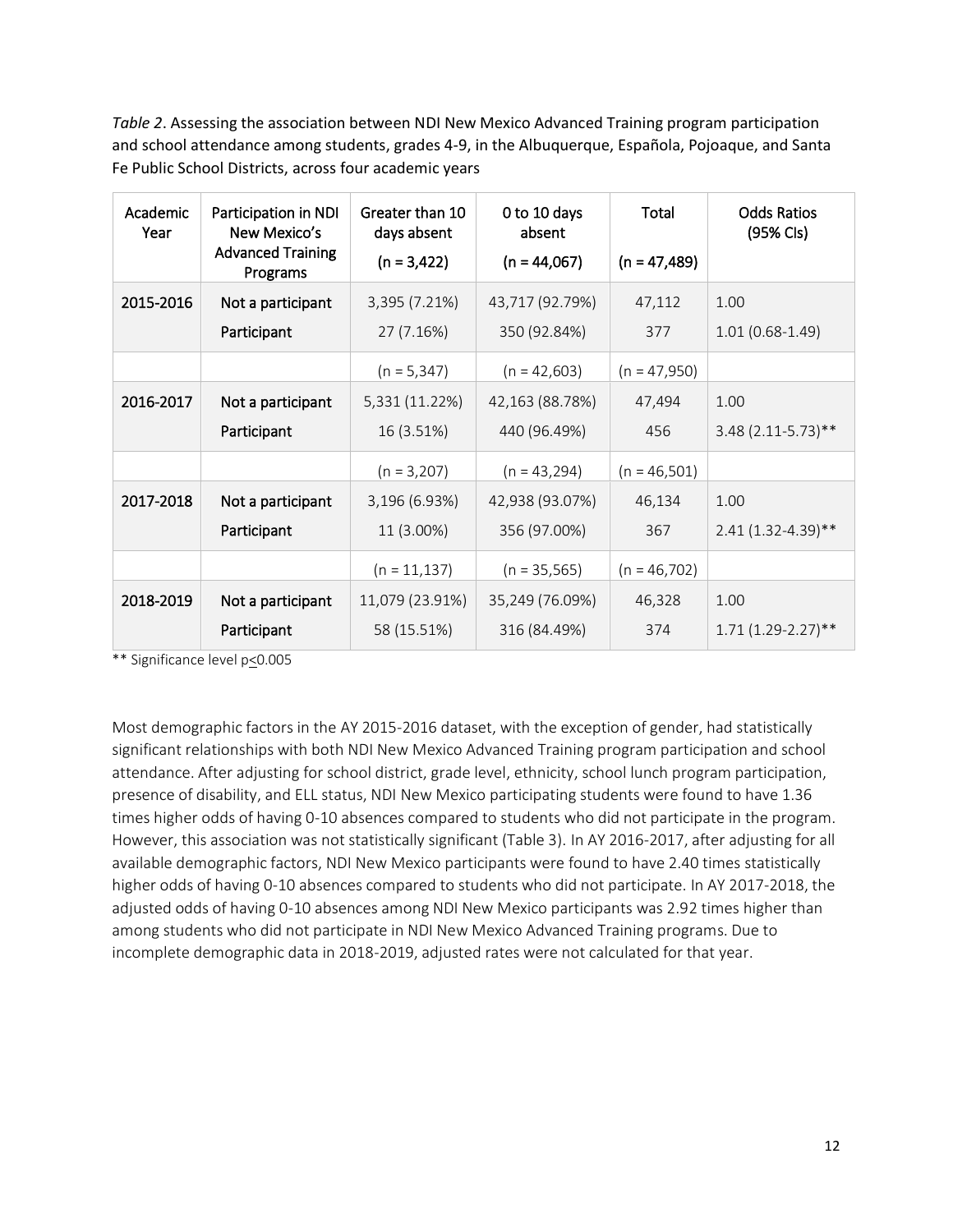*Table 3*. Multivariable analysis of the relationship between NDI participation and school attendance among students, grades 4 – 9, in the Albuquerque, Española, Pojoaque, and Santa Fe Public School Districts across three academic years

| Participation in NDI New<br><b>Mexico's Advanced Training</b><br>Programs | <b>Unadjusted Odds Ratio</b><br>010 days absent<br>(95% Cls) | Adjusted Odds Ratio***<br>010 days absent<br>(95% Cls) |
|---------------------------------------------------------------------------|--------------------------------------------------------------|--------------------------------------------------------|
| AY 2015-2016                                                              | $(n = 44,067)$                                               | $(n = 44,067)$                                         |
| Not a participant                                                         | 1.00                                                         | 1.00                                                   |
| Participant                                                               | $1.01(0.68-1.49)$                                            | 1.36 (0.90-2.04)                                       |
| AY 2016-2017                                                              | $(n = 42,603)$                                               | $(n = 42,603)$                                         |
| Not a participant                                                         | 1.00                                                         | 1.0                                                    |
| Participant                                                               | $3.48(2.11-5.73)$ **                                         | 2.40 (1.44-4.00)**                                     |
| AY 2017-2018                                                              | $(n = 43,294)$                                               | $(n = 43,294)$                                         |
| Not a participant                                                         | 1.00                                                         | 1.00                                                   |
| Participant                                                               | $2.41(1.32 - 4.39)$ **                                       | 2.92 (1.59-5.36)**                                     |

\* Significance level is p<0.05, \*\* Significance level p<0.005

\*\*\* Odds ratio estimates were adjusted for school district, grade level, gender, race/ethnicity, school lunch program participation, presence of disability, and ELL status. Note: AY 2016-2016 was not adjusted for gender as it did not meet criteria for confounding.

In AYs 2015-2016 and 2016-2017, there was evidence that the association between NDI New Mexico participation and school attendance was different depending on free-and-reduced lunch program participation status. In 2015-2016, NDI New Mexico participants who were participating in the free-andreduced lunch program had 1.95 times statistically higher odds (adjusted OR = 1.95, p = 0.014, 95% CI 1.14-3.34) of having 0-10 absences compared to non-participants. This relationship was not significant among NDI New Mexico participating students who did not participate in the free-and-reduced lunch program (adjusted OR = 0.84, p = 0.581, 95% CI 0.44-1.58). In AY 2016-2017, among NDI New Mexico participants who were in the free-and-reduced lunch program, NDI New Mexico participation was associated with 2.87 times statistically higher odds of having better attendance compared to nonparticipants who were in the lunch program. In contrast, NDI New Mexico participants who were not in the free-and-reduced lunch program had 1.61 times higher odds (adjusted OR = 1.61, p = 0.314, 95% CI 0.64-4.06) of having 0-10 absences when compared with non-participants. This association was not statistically significant.

In AY 2017-2018, disability status was found to modify the association between NDI New Mexico participation with school attendance. Among students who were not classified as having a disability, being an NDI New Mexico participant was associated with 3.63 times statistically higher odds of having 0-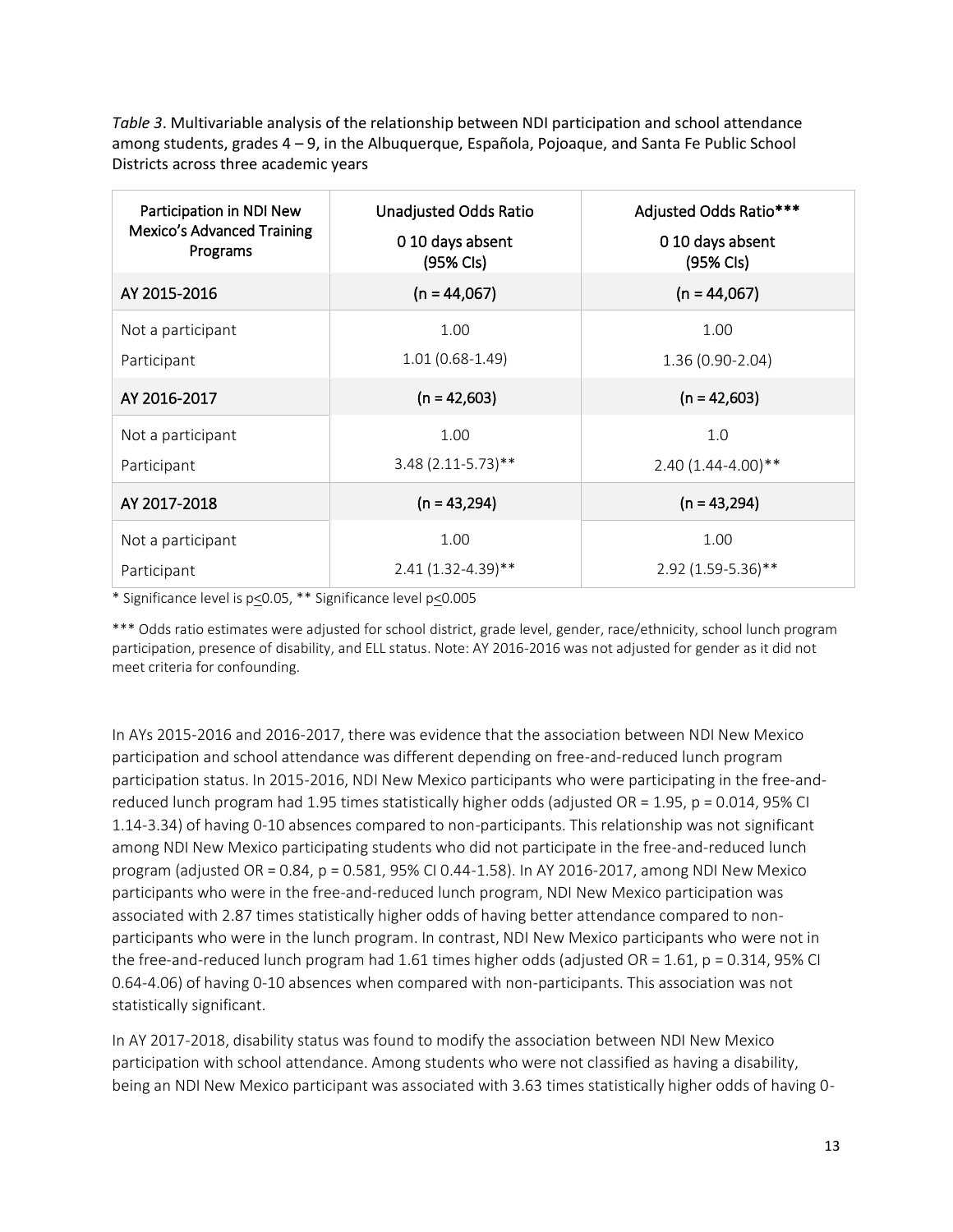10 absences when compared with non-participants. Among students who were categorized as having a disability, NDI New Mexico participation was associated with lesser odds of having better attendance compared to non-participants. This association however was not statistically significant.

#### Test Scores - Math

In AY 2015-2016, nearly one-third (31.8%) of NDI New Mexico participants met proficiency in math, compared with 19.4% of students who did not participate in NDI New Mexico Advanced Training programs. NDI New Mexico participants had 1.95 greater odds of being proficient in math compared with non-participants (Table 4). In AY 2016-2017, one-third (33.2%) of NDI New Mexico participants met proficiency in math, compared with 18.3% of students who did not participate in NDI New Mexico Advanced Training programs. NDI participants had 2.20 greater odds of being proficient in math than non-NDI participants. In AY 2017-2018, 31.1% of NDI New Mexico Advanced Training program participants met proficiency in math, compared with 20.3% of students who did not participate. NDI New Mexico participants had 1.77 greater odds of being proficient in math than non-participants. In AY 2018- 2019, more than one-quarter (26.5%) of NDI New Mexico participants met proficiency in math, compared with 19.4% of students who did not participate. NDI New Mexico participants in AY 2018-2019 had 1.50 times greater odds of being proficient in math than non-participants.

*Table 4*. Assessing the association between NDI New Mexico Advanced Training program participation and math proficiency among students, grades 4-9, in the Albuquerque, Española, Pojoaque, and Santa Fe Public School Districts, across four academic years

| Participation in NDI New Mexico's<br><b>Advanced Training Programs</b><br>AY 2015-2016 | Below proficient<br>in Math<br>$(n = 37,502)$ | Proficient in<br>Math<br>$(n = 9,089)$ | Total<br>$(n = 46,591)$ | <b>Odds Ratios</b><br>(95% Cls) |
|----------------------------------------------------------------------------------------|-----------------------------------------------|----------------------------------------|-------------------------|---------------------------------|
| Not a participant                                                                      | 37,247 (80.59%)                               | 8,970 (19.41%)                         | 46,217                  | 1.00                            |
| Participant                                                                            | 255 (68.18%)                                  | 119 (31.82%)                           | 374                     | $1.94(1.56-2.41)$ **            |
| AY 2016-2017                                                                           | $(n = 38,494)$                                | $(n = 8,778)$                          | $(n = 47,272)$          |                                 |
| Not a participant                                                                      | 38,192 (81.57%)                               | 8,628 (18.43%)                         | 46,820                  | 1.00                            |
| Participant                                                                            | 302 (66.81%)                                  | 150 (33.19%)                           | 452                     | 2.20 (1.81-2.68)**              |
| AY 2017-2018                                                                           | $(n = 38, 343)$                               | $(n = 9,819)$                          | $(n = 48, 162)$         |                                 |
| Not a participant                                                                      | 38, 064 (79.70%)                              | 9,693 (20.30%)                         | 47,757                  | 1.00                            |
| Participant                                                                            | 279 (68.89%)                                  | 126 (31.11%)                           | 405                     | $1.77(1.44 - 2.19)$ **          |
| AY 2018-2019                                                                           | $(n = 37, 312)$                               | $(n = 9,022)$                          | $(n = 46, 334)$         |                                 |
| Not a participant                                                                      | 37,037 (80.59%)                               | 8,923 (19.41%)                         | 45,960                  | 1.00                            |
| Participant                                                                            | 275 (73.53%)                                  | 99 (26.47%)                            | 374                     | $1.50(1.19-1.89)$ **            |

\*\* Significance level p<0.005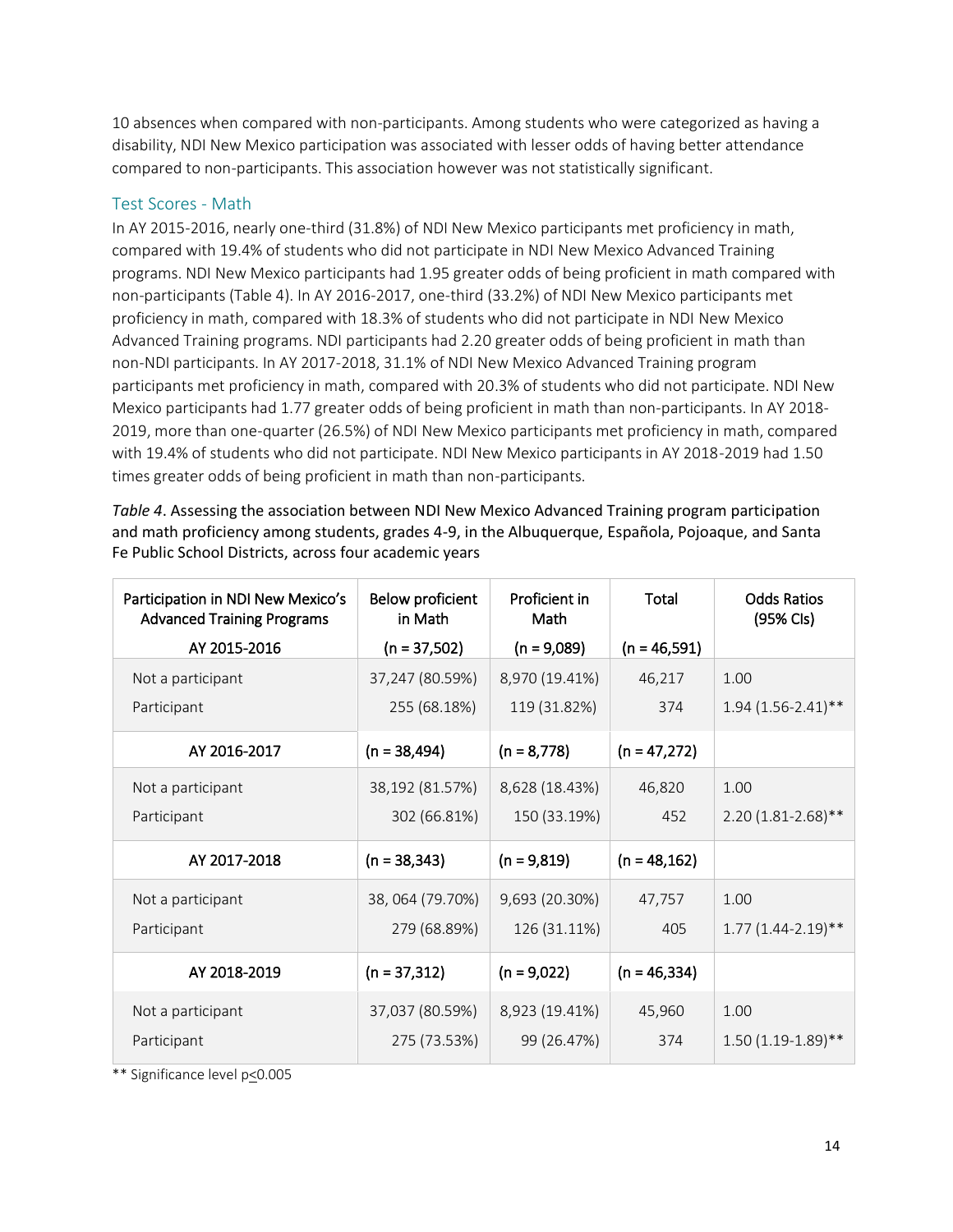When adjusting for demographic factors, the relationship between NDI New Mexico participation and math proficiency remained statistically significant, although the magnitude declined slightly. Odds of testing proficient in math were 1.67 times higher in AY 2015-2016, 2.08 times higher in AY 2016-2017, and 1.80 times higher in AY 2017-2018 among NDI New Mexico participants compared with nonparticipants (Table 5). Demographic data were incomplete for the AY 2018-2019 period. Therefore, the potential confounding effects of demographics on the association of NDI participation and proficiency in math was not assessed for that year.

*Table 5*. Multivariable analysis of the relationship between NDI participation and standardized math proficiency among students, grades 4 – 9, in the Albuquerque, Española, Pojoaque, and Santa Fe Public School Districts, across three academic years

| Participation in NDI New<br>Mexico's Advanced Training<br>Programs | <b>Unadjusted Math Proficiency</b><br>$(n = 9,089)$ | <b>Adjusted Math Proficiency</b><br>$(n = 9,089)$ |
|--------------------------------------------------------------------|-----------------------------------------------------|---------------------------------------------------|
| AY 2015-2016                                                       |                                                     |                                                   |
| Not a participant<br>Participant                                   | 1.00<br>$1.94(1.56 - 2.41)$ **                      | 1.00<br>$1.67(1.31-2.14)$ **                      |
| AY 2016-2017                                                       | $(n = 8,778)$                                       | $(n = 8,778)$                                     |
| Not a participant<br>Participant                                   | 1.00<br>$2.20(1.81 - 2.68)$ **                      | 1.00<br>$2.08(1.66 - 2.60)$ **                    |
| AY 2017-2018                                                       | $(n = 9,819)$                                       | $(n = 9,819)$                                     |
| Not a participant<br>Participant                                   | 1.00<br>$1.77(1.44 - 2.19)$ **                      | 1.00<br>$1.80(1.43-2.28)$ **                      |

\*\* Significance level p<0.005

\*\*\* Odds ratio estimates were adjusted for school district, grade level, gender, race/ethnicity, school lunch program participation, presence of disability, and English language learner status.

#### Test Scores - Reading

In AY 2015-2016, 42.8% of NDI New Mexico Advanced Training program participants met proficiency for reading, compared with 24.5% of students who did not participate in NDI programs (Table 6). NDI participants had 2.30 greater odds of being proficient in reading than non-participants. In AY 2016-2017, 42.5% of NDI New Mexico participants met proficiency in reading, compared with 24.2% of students who did not participate. NDI New Mexico participants had 2.31 greater odds of being proficient in reading than non-participants. In AY 2017-2018, nearly 40% of NDI New Mexico Advanced Training program participants met proficiency in reading, compared with 27.1% of students who did not participate. NDI New Mexico participants had 1.79 greater odds of being proficient in reading than non-participants. In AY 2018-2019, 46.1% of NDI New Mexico participating students were proficient at reading compared with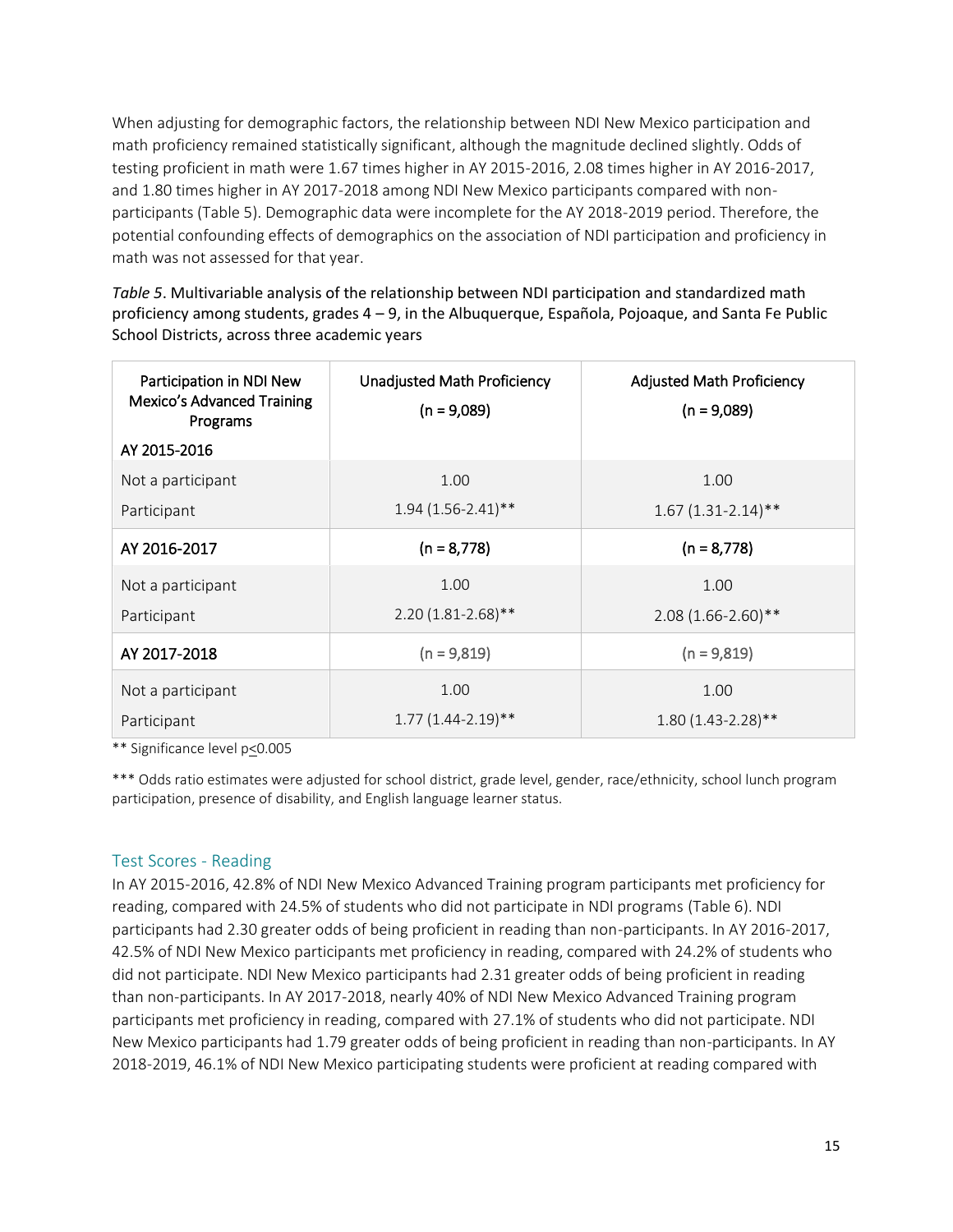27.2% of non-participants. NDI New Mexico participants had 2.29 greater odds of being proficient in reading than non-participants.

*Table 6*. Assessing the association between NDI New Mexico Advanced Training program participation and reading proficiency among students, grades 4-9, in the Albuquerque, Española, Pojoaque, and Santa Fe Public School Districts, across four academic years

| Participation in NDI New<br><b>Mexico's Advanced Training</b><br>Programs<br>AY 2015-2016 | Below proficient<br>in Reading<br>$(n = 34,505)$ | Proficient in<br>Reading<br>$(n = 11,289)$ | Total<br>$(n = 45,794)$ | <b>Odds Ratios</b><br>(95% Cls) |
|-------------------------------------------------------------------------------------------|--------------------------------------------------|--------------------------------------------|-------------------------|---------------------------------|
| Not a participant                                                                         | 34,291 (75.50%)                                  | 11,129 (24.50%)                            | 46,042                  | 1.00                            |
| Participant                                                                               | 214 (57.22%)                                     | 160 (42.78%)                               | 374                     | $2.30(1.87 - 2.83)$ **          |
| AY 2016-2017                                                                              | $(n = 35, 119)$                                  | $(n = 11,375)$                             | $(n = 46, 494)$         |                                 |
| Not a participant                                                                         | 34,865 (75.71%)                                  | 11,187 (24.29%)                            | 46,052                  | 1.00                            |
| Participant                                                                               | 254 (57.47%)                                     | 188 (42.53%)                               | 442                     | $2.31(1.91 - 2.79)$ **          |
| AY 2017-2018                                                                              | $(n = 34,657)$                                   | $(n = 12,931)$                             | $(n = 47,588)$          |                                 |
| Not a participant                                                                         | 34,417 (72.93%)                                  | 12,772 (27.07%)                            | 47,189                  | 1.00                            |
| Participant                                                                               | 240 (60.15%)                                     | 159 (39.85%)                               | 399                     | $1.79(1.46 - 2.18)$ **          |
| AY 2018-2019                                                                              | $(n = 33,415)$                                   | $(n = 12,559)$                             | $(n = 45,974)$          |                                 |
| Not a participant                                                                         | 33,217 (72.83%)                                  | 12,390 (27.17%)                            | 45,607                  | 1.00                            |
| Participant                                                                               | 198 (53.95%)                                     | 169 (46.05%)                               | 367                     | $2.29(1.87 - 2.82)$ **          |

\*\* Significance level p<0.005

In AY 2015-2016, after adjusting for demographic variables, NDI New Mexico participants had 2.09 times statistically higher odds of testing proficient for reading compared with non-participants (Table 7). The adjusted odds ratio remained statistically significant in AY 2016-2017 at 2.01, and in AY 2017-2018 at 1.52. Demographic data were incomplete for the AY 2018-2019 period. Therefore, the potential confounding effects of demographics on the association of NDI participation and proficiency in reading was not assessed for that year.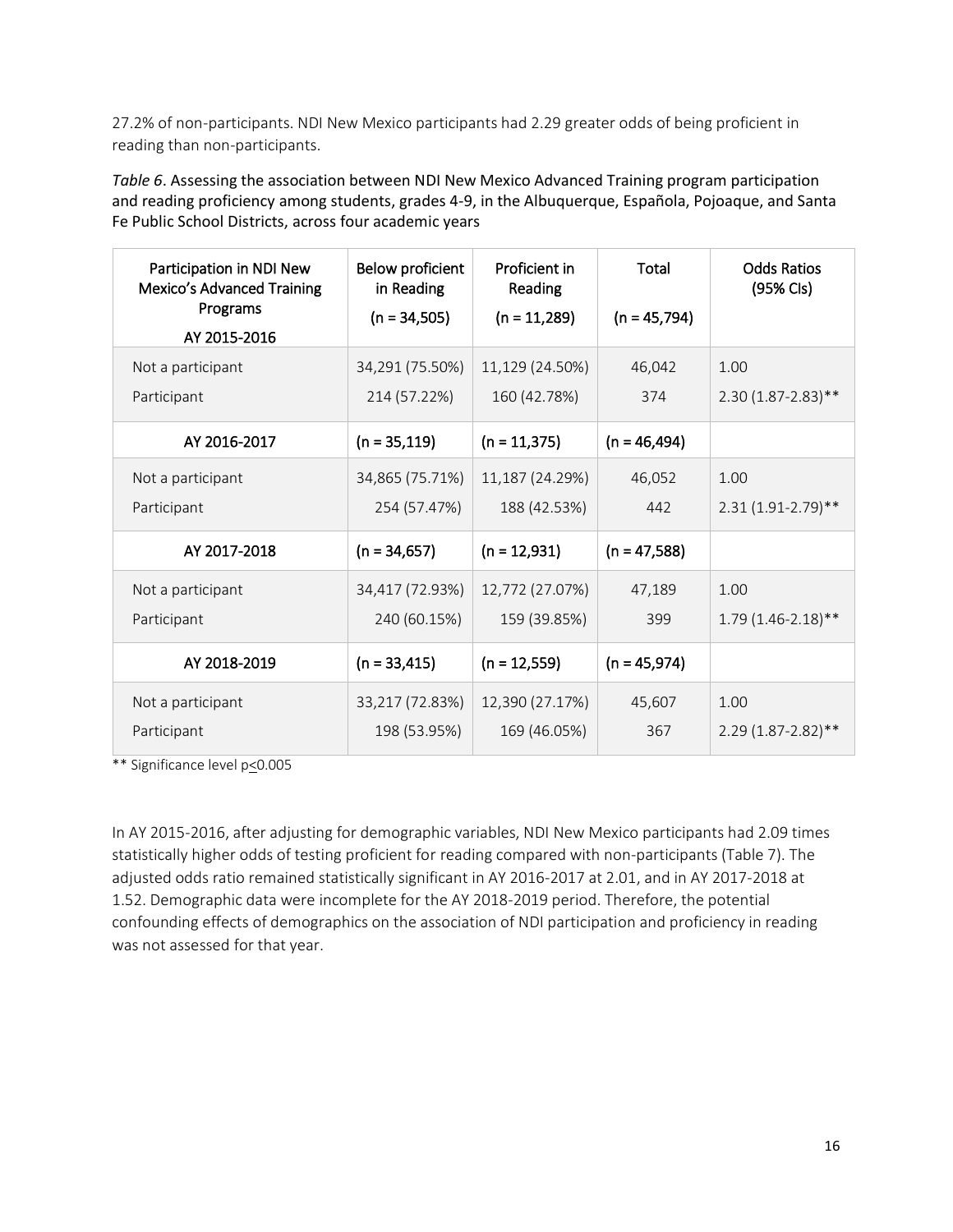*Table 7*. Multivariable analysis of the relationship between NDI participation and standardized reading test proficiency among students, grades 4 – 9, in the Albuquerque, Española, Pojoaque, and Santa Fe Public School Districts, across three academic years

| Participation in NDI New<br>Mexico's Advanced Training<br>Programs<br>AY 2015-2016 | <b>Unadjusted Reading Proficiency</b><br>$(n = 11,289)$ | <b>Adjusted Reading Proficiency</b><br>$(n = 11,289)$ |
|------------------------------------------------------------------------------------|---------------------------------------------------------|-------------------------------------------------------|
| Not a participant                                                                  | 1.00                                                    | 1.00                                                  |
| Participant                                                                        | $2.30(1.87 - 2.83)$ **                                  | $2.09(1.66 - 2.63)$ **                                |
| AY 2016-2017                                                                       | $(n = 11,375)$                                          | $(n = 11,375)$                                        |
| Not a participant                                                                  | 1.00                                                    | 1.00                                                  |
| Participant                                                                        | $2.31(1.91 - 2.79)$ **                                  | $2.01(1.63 - 2.49)$ **                                |
| AY 2017-2018                                                                       | $(n = 12,931)$                                          | $(n = 12,931)$                                        |
| Not a participant                                                                  | 1.00                                                    | 1.00                                                  |
| Participant                                                                        | $1.79(1.46 - 2.18)$ **                                  | 1.52 (1.21-1.90)**                                    |

\*\* Significance level p<0.005

\*\*\* Odds ratio estimates were adjusted for school district, grade level, gender, race/ethnicity, school lunch program participation, presence of disability, and English language learner status.

# Test Scores - Science

In AY 2015-2016, two-thirds of NDI New Mexico Advanced Training program participants met proficiency in science, compared with 44.7% of students who did not participate (Table 8). NDI participants had 2.45 times greater odds of being proficient in science than non-participants. In AY 2016-2017, half (49.5%) of NDI New Mexico participants met proficiency in science, compared with 38.5% of students who did not participate in NDI New Mexico Advanced Training programs. NDI participants had 1.56 greater odds of being proficient in science than non-participants. In AY 2017-2018, more than half (53.0%) of NDI New Mexico participants met proficiency in science, compared with 40.7% of students who did not participate in NDI New Mexico Advanced Training programs. NDI participants had 1.64 greater odds of being proficient in science than non-participants. In AY 2018-2019, 58.7% of NDI New Mexico participants met proficiency in science, compared with 38.1% of students who did not participate in NDI New Mexico Advanced Training programs. NDI participants had 2.31 times higher odds of being proficient in science than non-participants.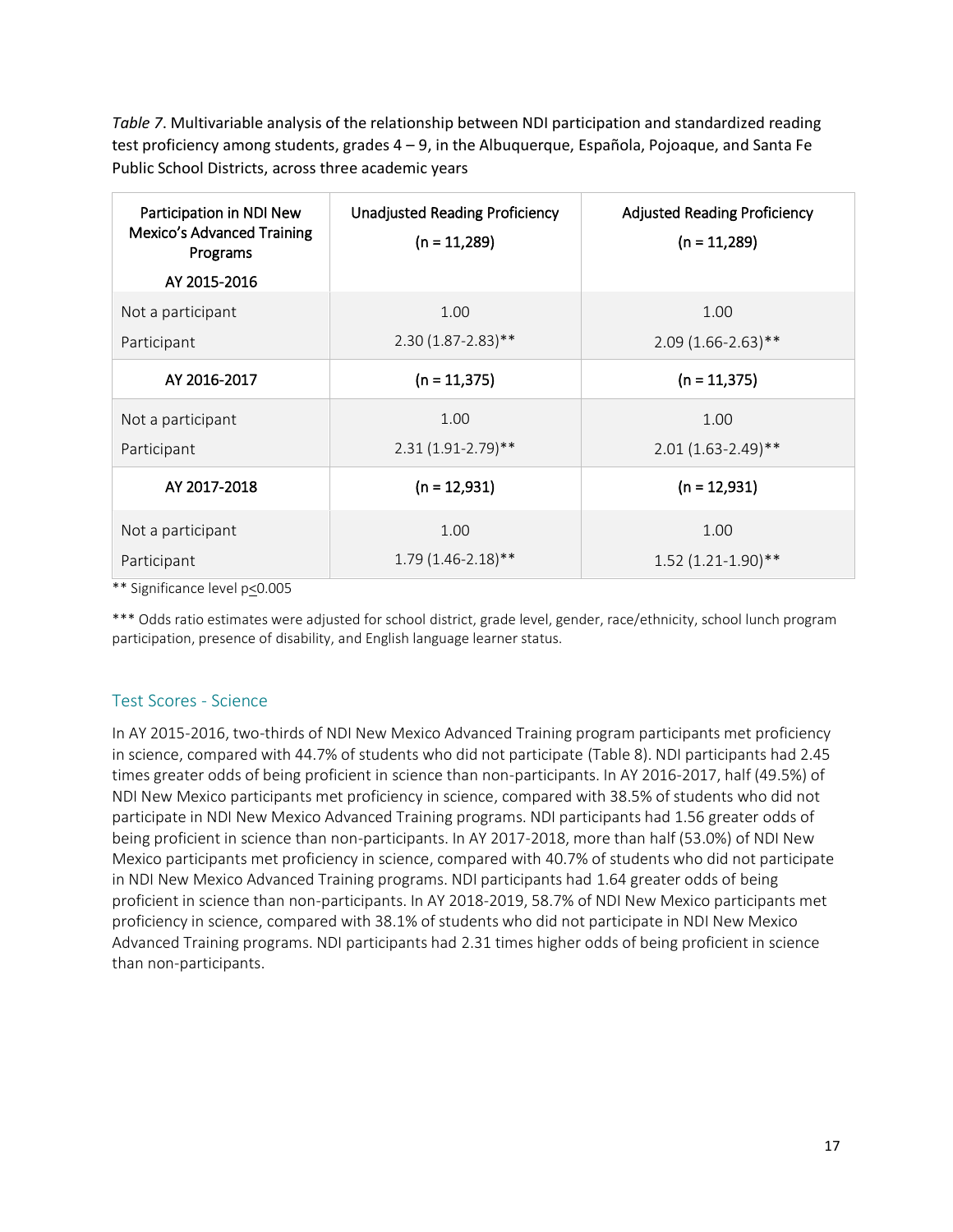*Table 8*. Assessing the association between NDI New Mexico Advanced Training program participation and science proficiency among students, grades 4-9, in the Albuquerque, Española, Pojoaque, and Santa Fe Public School Districts, across four academic years

| Participation in NDI New Mexico's<br><b>Advanced Training Programs</b> | Below proficient<br>in Science | Proficient in<br>Science | Total           | <b>Odds Ratios</b><br>(95% Cls) |
|------------------------------------------------------------------------|--------------------------------|--------------------------|-----------------|---------------------------------|
| AY 2015-2016                                                           | $(n = 8,938)$                  | $(n = 7,274)$            | $(n = 16,212)$  |                                 |
| Not a participant                                                      | 8,887 (55.34%)                 | 7,173 (44.66%)           | 16,060          | 1.00                            |
| Participant                                                            | 51 (33.55%)                    | 101 (66.45%)             | 152             | $2.45(1.75-3.44)$ **            |
| AY 2016-2017                                                           | $(n = 9,878)$                  | $(n = 6,226)$            | $(n = 16, 104)$ |                                 |
| Not a participant                                                      | 9,778 (61.47%)                 | 6,128 (38.53%)           | 15,906          | 1.00                            |
| Participant                                                            | 100 (50.51%)                   | 98 (49.49%)              | 198             | $1.56(1.18-2.07)$ **            |
| AY 2017-2018                                                           | $(n = 9,755)$                  | $(n = 6,720)$            | $(n = 16, 475)$ |                                 |
| Not a participant                                                      | 9,684 (59.32%)                 | 6,640 (40.68%)           | 16,324          | 1.00                            |
| Participant                                                            | 71 (47.02%)                    | 80 (52.98%)              | 151             | $1.64(1.19-2.27)$ **            |
| AY 2018-2019                                                           | $(n = 9,566)$                  | $(n = 5,923)$            | $(n = 16,207)$  |                                 |
| Not a participant                                                      | 9,511 (61.94%)                 | 5,845 (38.06%)           | 15,356          | 1.00                            |
| Participant                                                            | 55 (41.35%)                    | 78 (58.65%)              | 133             | $2.31(1.63-3.26)$ **            |

\*\* Significance level p<0.005

When adjusting for demographic factors, NDI New Mexico participants had 2.51, 1.45, and 1.41 times higher odds of meeting proficiency in science compared to non-participants in AY 2015-2016, AY 2016- 2017 and AY 2017-2018, respectively (Table 9). This difference was statistically significant in the first two academic years, but not in 2017-2018. Demographic data were incomplete for the AY 2018-2019 period. Therefore, the potential confounding effects of demographics on the association of NDI participation and proficiency in science was not assessed for that year.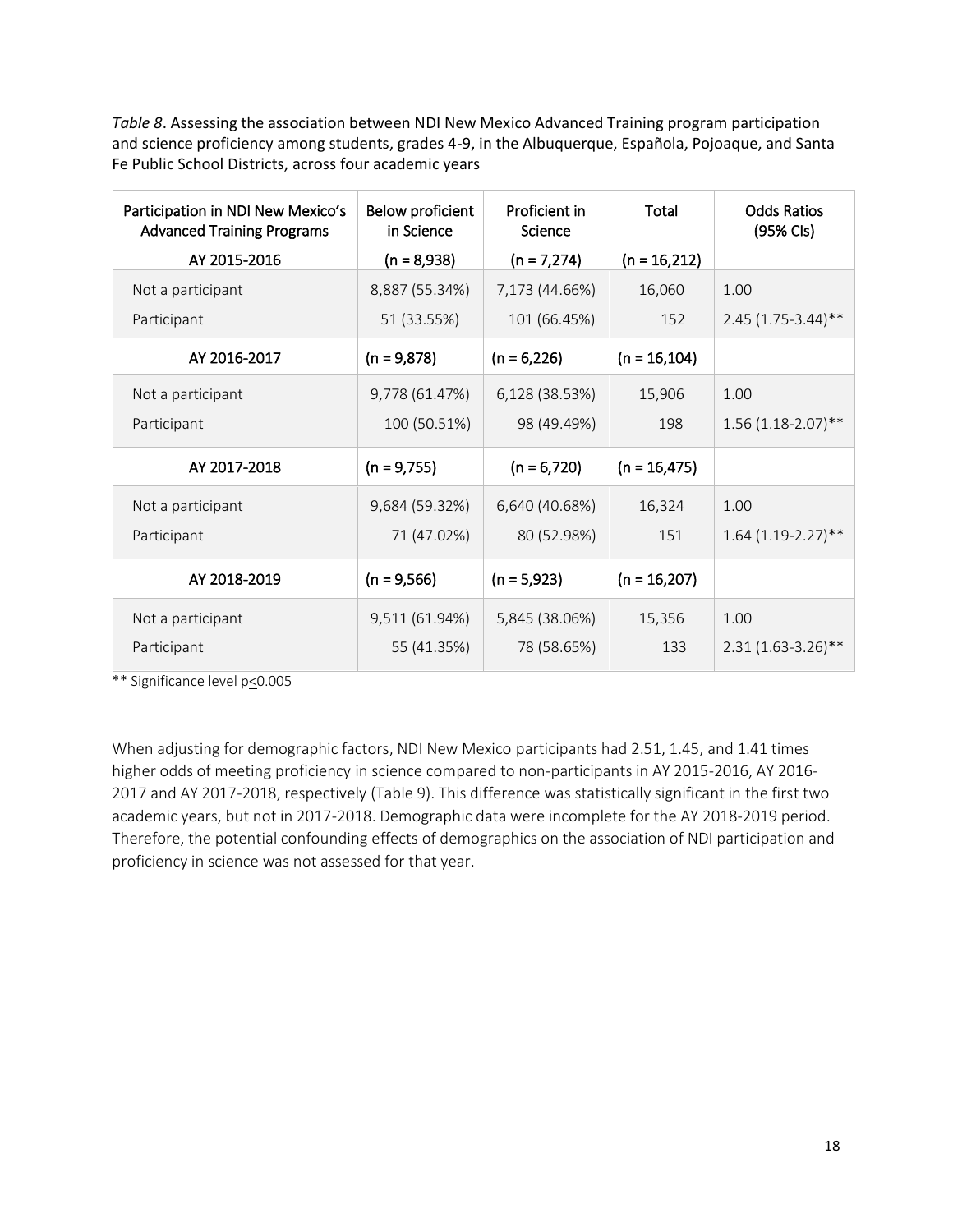*Table 9*. Multivariable analysis of the relationship between NDI New Mexico participation and standardized science test proficiency among students, grades 4 – 9, in the Albuquerque, Española, Pojoaque, and Santa Fe Public School Districts, across three academic years

| Participation in NDI New<br>Mexico's Advanced Training<br>Programs | Unadjusted Science Proficiency<br>$(n = 7,274)$ | <b>Adjusted Science Proficiency</b><br>$(n = 7,274)$ |
|--------------------------------------------------------------------|-------------------------------------------------|------------------------------------------------------|
| AY 2015-2016                                                       |                                                 |                                                      |
| Not a participant                                                  | 1.00                                            | 1.00                                                 |
| Participant                                                        | $2.45(1.75-3.44)$ **                            | $2.51(1.71-3.68)$ **                                 |
| AY 2016-2017                                                       | $(n = 6,226)$                                   | $(n = 6,226)$                                        |
| Not a participant                                                  | 1.00                                            | 1.00                                                 |
| Participant                                                        | $1.56(1.18-2.07)$ **                            | $1.45(1.06-1.99)*$                                   |
| AY 2017-2018                                                       | $(n = 6,720)$                                   | $(n = 6,720)$                                        |
| Not a participant                                                  | 1.00                                            | 1.00                                                 |
| Participant                                                        | $1.64(1.19-2.27)$ **                            | $1.41(0.98-2.03)$                                    |

\* Significance level p<0.05;\*\* Significance level p<0.005

\*\*\* Odds ratio estimates were adjusted for school district, grade level, gender, race/ethnicity, school lunch program participation, presence of disability, and English language learner status.

#### Delinquent Behavior at School

The NM PED data on disciplinary infractions were aggregated for all four academic years for students who were in grades 4 to 9 during any of the school years. Students were categorized as either having participated in NDI New Mexico Advanced Training programs during at least one of the academic years from 2016 to 2019 or as never having participated in these programs. Among the 85,422 students included in the analysis, 1,012 (1.2%) students participated in NDI New Mexico Advanced Training programs during at least one academic year (Table 10). A majority (87.7%) of the students did not have documented delinquent behaviors during the four school years included in this analysis. The prevalence of delinquent behavior among non-participating students (12.3%) was approximately 1.7 times greater than among students who participated in NDI Advanced Training programs for at least one of the four years (7.1%). Without adjusting for other factors, students who were part of NDI New Mexico Advanced Training programs had 1.2 times significantly lower odds of having 1 or more disciplinary infractions compared to students who never participated.

Multiple demographic factors were found to be statistically associated with both NDI New Mexico participation and having disciplinary infractions on record. These factors were school district, gender, ethnicity, participation in the school lunch program, presence of disability, and having an English language learner status. After adjusting for all these factors, students who participated in NDI New Mexico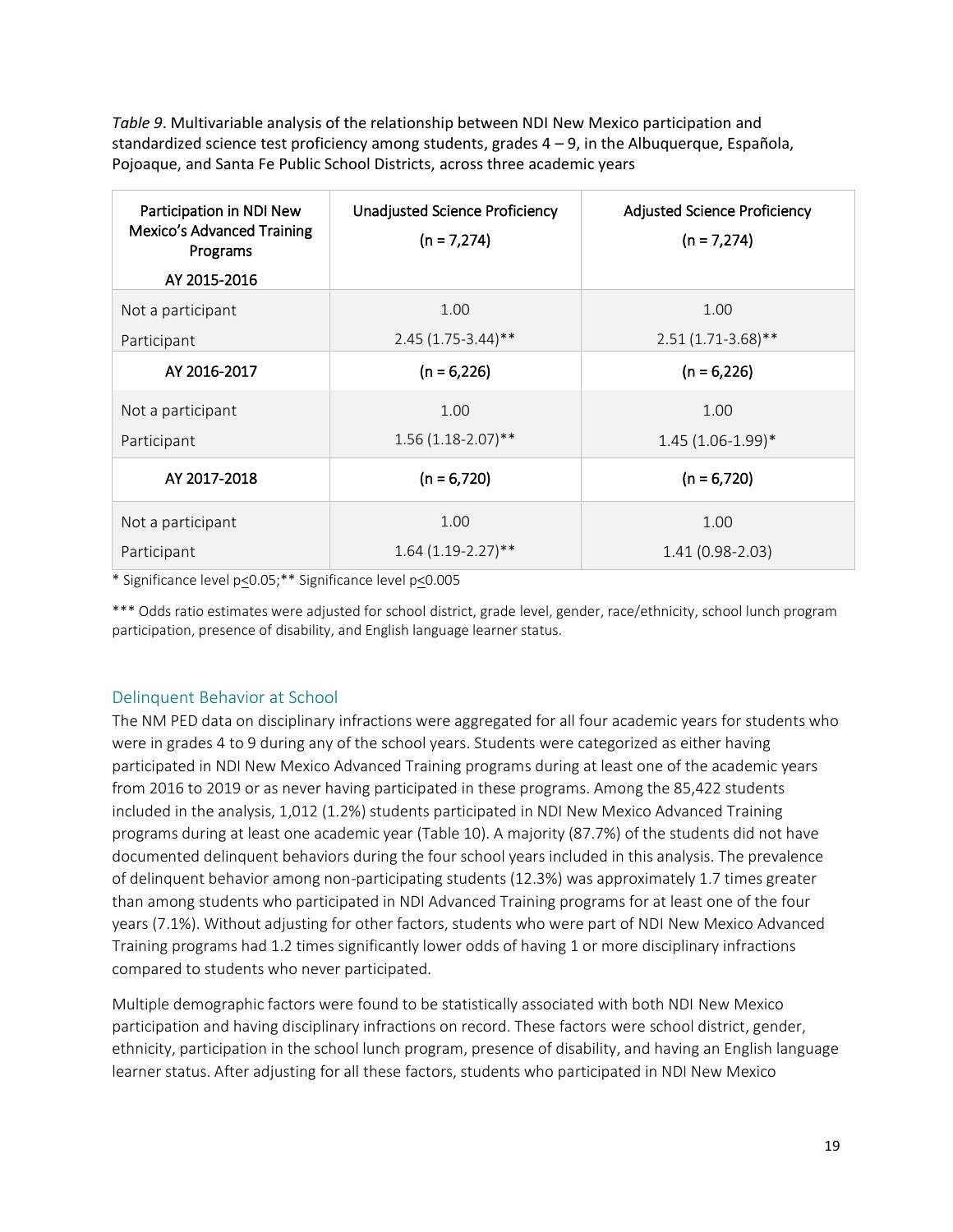Advanced Training programs were found to have 2.7 times statistically lower odds of having disciplinary infractions on record than students who did not participate in the programs (Table 11).

*Table 10*. Assessing the association between NDI New Mexico Advanced Training program participation and presence of delinquent behavior among 85,422 students, grades 4-9, in the Albuquerque, Española, Pojoaque, and Santa Fe Public School Districts, for AY 2015-2016, AY 2016-2017, AY 2017-2018, and AY 2018-2019.

| Participation in NDI<br>NM's Advanced<br><b>Training Programs</b> | No delinquent<br>behavior on record | 1 or more<br>delinquent<br>behaviors | Total           | <b>Odds Ratios</b><br>(95% Cls) |
|-------------------------------------------------------------------|-------------------------------------|--------------------------------------|-----------------|---------------------------------|
|                                                                   | $(n = 74,989)$                      | $(n = 10,433)$                       | $(n = 85, 422)$ |                                 |
| Never participated                                                | 74,049 (87.73%)                     | 10,361 (12.27%)                      | 84,410          | 1.00                            |
| Participated during at<br>least 1 academic year                   | 940 (92.89%)                        | 72 (7.11%)                           | 1,012           | $0.55(0.43-0.70)$ **            |

\*\* Significance level p<0.005

*Table 11*. Multivariable analysis of the relationship between NDI participation and delinquent behavior among students, grades 4 – 9, in the Albuquerque, Española, Pojoaque, and Santa Fe Public School Districts for AY 2015-2016, AY 2016-2017, AY 2017-2018, and AY 2018-2019.

| Participation in NDI NM's<br><b>Advanced Training Programs</b> | <b>Unadjusted Odds Ratio</b><br>(95% Cls, p-value) | Adjusted Odds Ratio***<br>(95% Cls, p-value) |
|----------------------------------------------------------------|----------------------------------------------------|----------------------------------------------|
|                                                                | Did not have delinguent behavior                   | Did not have delinquent behavior             |
|                                                                | $(n = 74,989)$                                     | $(n = 74,989)$                               |
|                                                                |                                                    |                                              |
| Not a participant                                              | 1.00                                               | 1.00                                         |

\* significance level is p<0.05, \*\* significance level p<0.005

\*\*\* Odds ratio estimates were adjusted for school district, grade level, gender, ethnicity, school lunch program participation, presence of disability, and ELL status.

Participation in the free-and-reduced school lunch program was found to modify the association between NDI New Mexico participation and having delinquent behaviors on record. Among non-participants of the free-and-reduced lunch program, NDI New Mexico participants had statistically lower odds of having a disciplinary infraction on record compared to non-participants. Among participants of the free-andreduced lunch program, NDI New Mexico participants also had lower odds of having delinquent behavior on record compared to non-participants, however this association was not statistically significant.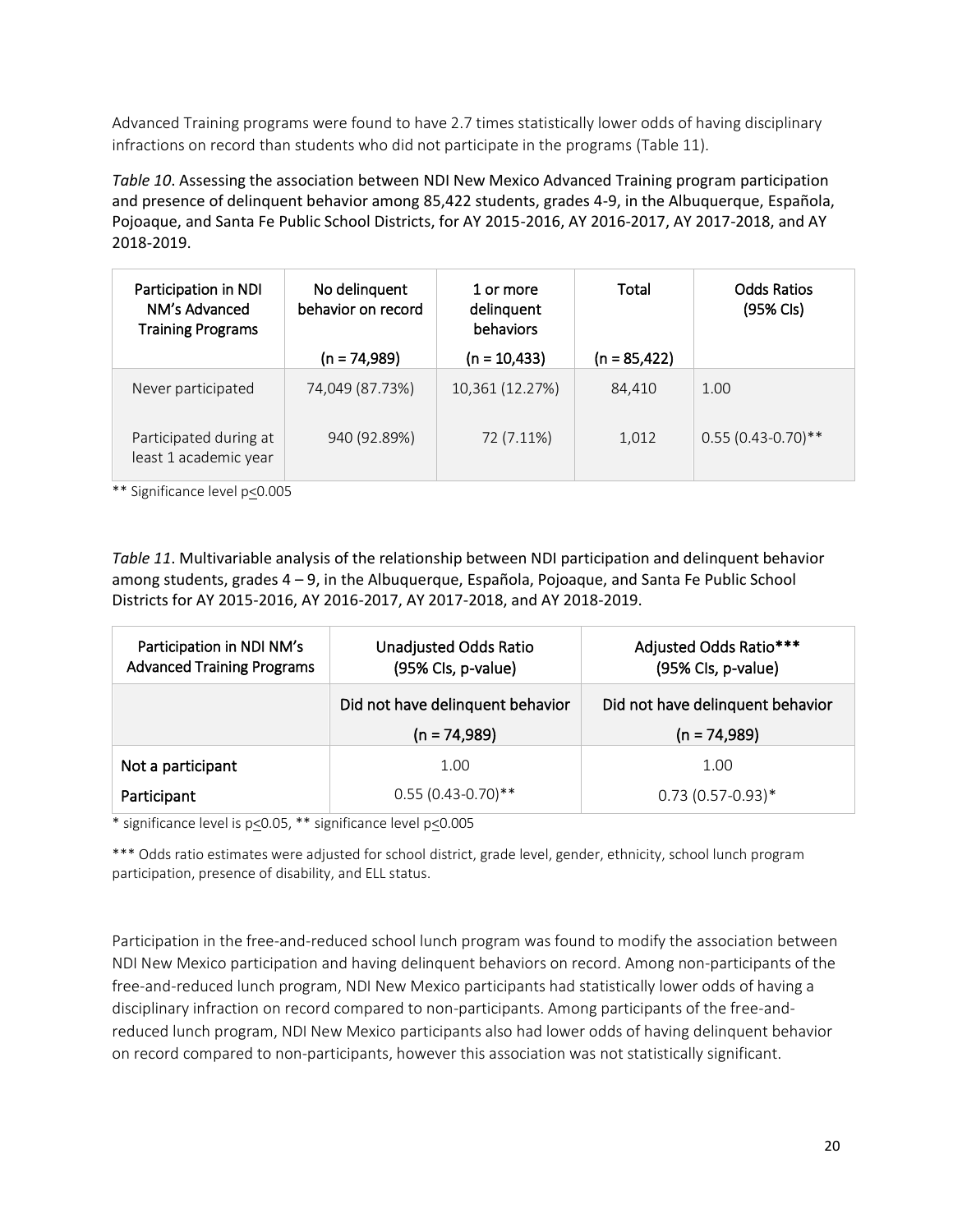# **Discussion**

NDI New Mexico's Advanced Training programs focus on positive youth development among youth. The programs are more likely to serve girls, Hispanic students, students that are not English language learners, and students that are not living with disabilities. This evaluation demonstrated that participation in NDI New Mexico's Advanced Training programs was associated with higher odds of 10 or fewer absences (better attendance); higher odds of meeting proficiency on math, reading, and science standardized tests; and lower odds of having delinquent behavior at school. In general, these relationships held after adjusting for demographic factors. These relationships were, in some instances, modified by free-andreduced-lunch status and disability status. For example, students that were participating in the free-andreduced lunch program did not experience as strong an effect of NDI New Mexico participation on disciplinary infractions as students that were not in the free-and-reduced lunch program.

#### Limitations

Students who had missing student ID numbers and grade level data were excluded from the statistical analyses. Additionally, it is possible that students categorized as not having participated in NDI New Mexico programs were misclassified because they did not have student ID information in the NDI New Mexico dataset. Additionally, the incomplete dataset on demographics for AY 2018-2019 reduced the ability to control for demographics during that academic year.

And lastly, information on school infractions was provided aggregated for all four academic years. Therefore, we cannot know if the infraction occurred before, during, or after participation in NDI New Mexico Advanced Training programming.

#### Next steps

NDI New Mexico's mission is for children to "develop discipline, a standard of excellence, and a belief in themselves that will carry over into all aspects of their lives." Therefore, future research examining the impacts of NDI New Mexico's programs can include assessing participating students' perceptions of benefits of program participation. Potential benefits may include improved dance ability, improved confidence, improved self-efficacy, and/or improved academic achievement.

NDI New Mexico may also choose to further examine program implementation, non-participation and attrition. By determining whether programs were implemented as planned, NDI New Mexico can further identify the strengths and areas of improvement for the programs. For example, interviewing instructors and conducting focus groups with potential program participants or currently participating students can pinpoint potential challenges to participation in NDI New Mexico's programs. Additionally, longer-term outcomes, such as high school graduation rates and indicators of positive socioeconomic mobility, may also be evaluated as NDI New Mexico Advanced Training program participants reach young adulthood.

# **Conclusions**

Participation in NDI New Mexico's Advanced Training programs was significantly associated with reduced odds of high absenteeism, increased odds of proficiency on standardized tests, and reduced odds of delinquent behaviors in school. Participation was positively associated with being female, being Hispanic, and participating in the free-and-reduced lunch program. Participation was negatively associated with being in higher grades, being a student with a disability, and having English language learner status. NDI New Mexico's Advanced Training programs are continuing to have positive impacts on youth from underserved communities in Albuquerque, Santa Fe, Española, and Pojoaque Valley school districts.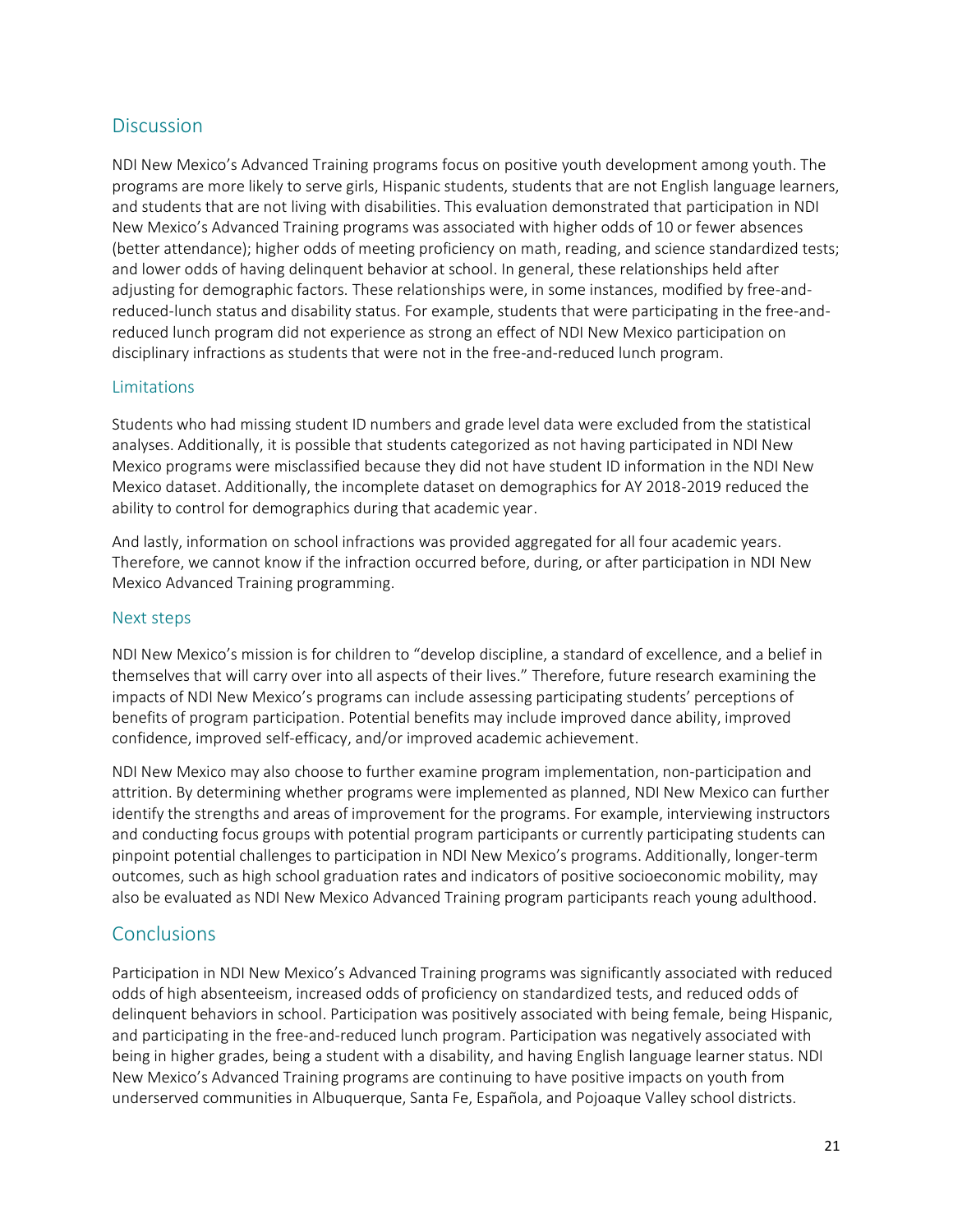# References

- Albuquerque Public Schools Indian Education Department. (July 2019). *Albuquerque Public Schools Tribal Education Status Report: 2018-2019.* Retrieved 18 August 2020. Available from [https://www.aps.edu/indian-education/documents/tribal-education-status-report-2018-2019.](https://www.aps.edu/indian-education/documents/tribal-education-status-report-2018-2019)
- Brown, M.J., Masho, S.W., Perera, R.A., Mezuk, B., & Cohen, S.A. (August 2015). Sex and sexual orientation disparities in adverse childhood experiences and early age at sexual debut in the United States: Results from a nationally representative sample. *Child Abuse & Neglect, 46,* 89- 102.
- Dube, S.R., Felitti, V.J., Dong, M., Chapman, D.P., Giles, W.H., & Anda, R.F. (March 2003). Childhood abuse, neglect, and household dysfunction and the risk of illicit drug use: the adverse childhood experiences study. *Pediatrics, 111, 3,* 564-572.
- Doerschuk, P., Bahrim, C., Daniel, J., Kruger, J., Mann, J., & Martin, C. (2016). Closing the gaps and filling the STEM pipeline: A multidisciplinary approach. *Journal of Science Education and Technology*, *25,* 682-695. doi:10.1007/s10956-016-9622-8
- Garrido, E.F., Weiler, L.M., & Taussig, H.N. (2018). Adverse Childhood Experiences and Health-Risk Behaviors in Vulnerable Early Adolescents. *Journal of Early Adolescence, 38, 5,* 661-680. doi: 10.1177/0272431616687671.
- Hedemann, E.R., & Frazier, S.L. (2017). Leveraging After-School Programs to Minimize Risks for Internalizing Symptoms Among Urban Youth: Weaving Together Music Eductaion and Social Development. *Administration and Policy in Mental Health and Mental Health Services, 16, 4,*  395-417. doi: 10.1007/s10488-016-0758-x.
- McFarland, J., Cui, J., Holmes, J., and Wang, X. (January 2020). *Trends in High School Dropout and Completion Rates in the United States: 2019* (NCES 2020-117). U.S. Department of Education. Washington, DC: National Center for Education Statistics. Retrieved 2020 Aug 20 from [http://nces.ed.gov/pubsearch.](http://nces.ed.gov/pubsearch)
- McLaughlin, K. A., & Sheridan, M. A. (2016). Beyond cumulative risk: a dimensional approach to childhood adversity. *Current Directions in Psychological Science*, *25,* 239-245. doi:10.1177/0963721416655883
- Montgomery, D. (2017). The rise of creative youth development. *Arts Education Policy Review, 118, 1,* 1- 18.
- New Mexico Department of Health. (November 2018). *Complete Health Indicator Report of Child Abuse and Neglect.* Retrieved on August 20, 2020 from New Mexico Department of Health, Indicator-Based Information System for Public Health website: [http://ibis.health.state.nm.us.](http://ibis.health.state.nm.us/)
- New Mexico Public Education Department. (July 2020.). *2020-2021 State and Federal Assessment Requirements FAQ.* Retrieved 20 August 2020. Available from